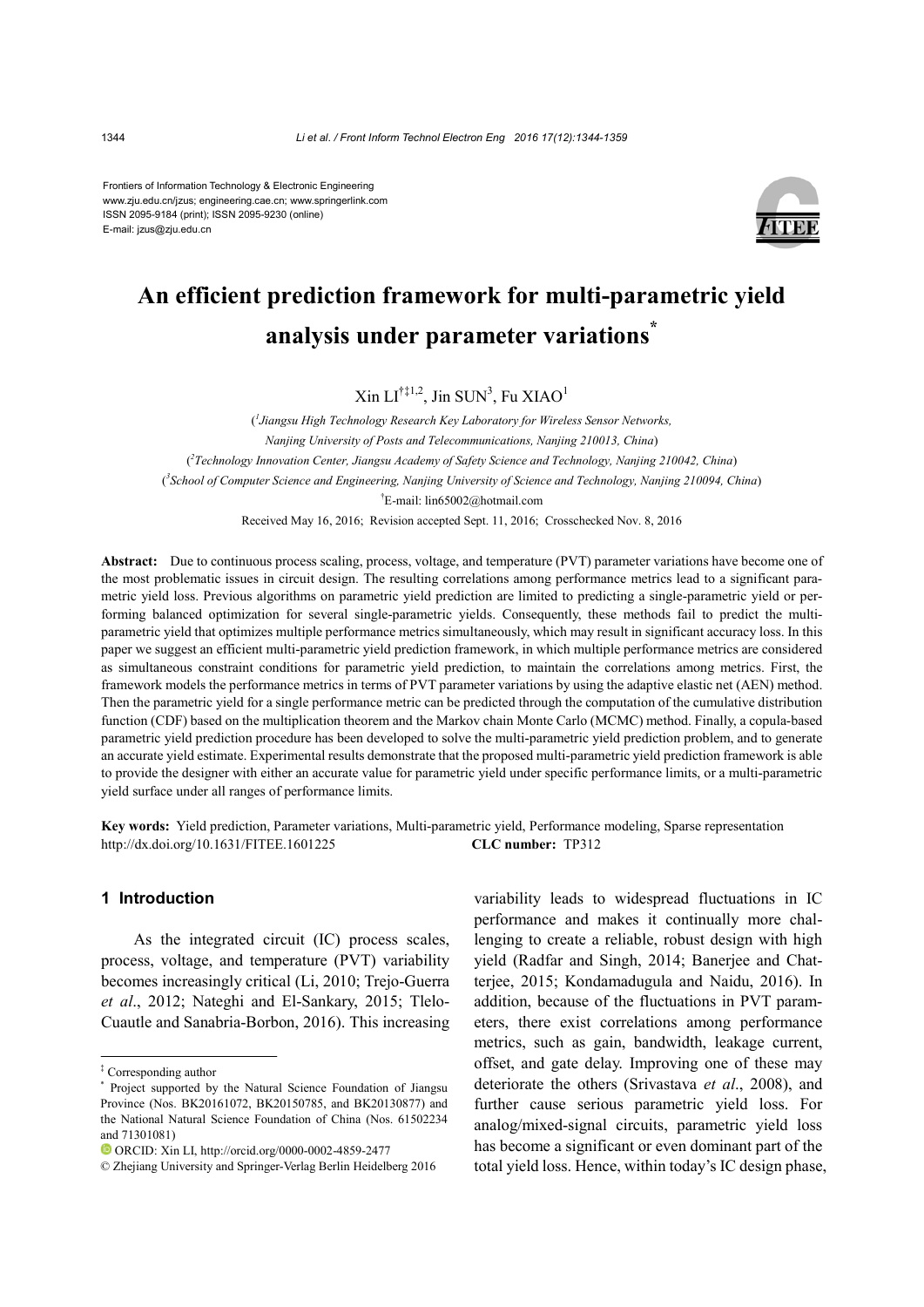it is critical to consider multiple performance metrics simultaneously as part of the parametric yield prediction procedure under PVT parameters.

Most of the existing work in yield prediction has been limited to considering one single performance metric, and therefore has neglected the correlations among performance metrics under PVT parameter variations. For instance, Liu *et al*. (2013) presented a yield analysis of analog circuits considering process variations. This approach first estimates the frequency response bounds for a performance metric. Then, the analog circuit yield is analyzed according to the frequency-domain variation bound of the performance metric. Thus, this situation will bring significant parametric yield loss and great difficulty in yield optimization. Similar work was reflected in Haghdad and Anis (2012) and Bayrakci (2015). To maintain the correlations among performance metrics, there is an urgent need to incorporate multiple performance metrics simultaneously in the yield prediction procedure. This paper suggests a novel multiparametric yield prediction framework under PVT parameter variations using several efficient techniques.

Recent research has been fully aware of the importance of the correlations among performance metrics. Accordingly, these studies have focused on considering simultaneously multiple performance metrics, especially some conflicting metrics, in parametric yield analysis. For instance, Haghdad and Anis (2012) presented a statistical analysis of the timing yield by considering both process and environmental variations. This algorithm first generates a statistical thermal profile and maps its associated voltage drops across the power grid. Then, the statistics of voltage drop and temperature fluctuations are used to predict the chip-level timing yield. Hwang *et al*. (2013) used yield slack to perform a statistical optimization. This method was verified to achieve a good leakage estimate with high computational efficiency. However, the approaches mentioned above fail to consider the close correlations among performance metrics (e.g., leakage current and gate delay). On the contrary, they predict/optimize one single parametric yield under other performance metric constraint(s), without predicting/optimizing the parametric yield considering multiple performance metrics simultaneously.

To address the above-mentioned issue, Tlelo-Cuautle and Sanabria-Borbon (2016) applied an evolutionary algorithm called a non-dominated sorting genetic algorithm (NSGA-II) in the optimization of operational transconductance amplifiers, which can guarantee the robustness of the feasible solutions to PVT variations among multiple performance metrics. However, this is a performance modeling method to describe the relationship between performance metrics and PVT variations. It does not describe the relationship between parameter yield and PVT variations by performance statistic information. Furthermore, Tang and Jha (2016) and Li *et al*. (2016) proposed two kinds of new methodologies that target multi-objective yield optimization. By applying adaptive multi-objective optimization, these methodologies can simultaneously optimize the timing and leakage power under PVT parameter variations. However, the proposed methodologies provide only trade-off information among multiple parametric yields. That is to say, they still predict the parametric yield for one single performance metric. In contrast to these multi-objective optimization methods, we propose an efficient multi-parametric yield prediction framework which can provide the designer with either an accurate value for parametric yield under specific performance limits, or a multi-parametric yield surface under all ranges of performance limits, instead of a set of feasible solutions among multiple parameter yields. Thus, our framework will have higher accuracy and practicability.

This paper aims to predict parametric yield considering multiple performance metrics in a simultaneous manner. The prediction framework regards multiple performance metrics as the constraint conditions and provides a multi-parametric yield estimate. In this work, we propose a multi-parametric yield prediction framework based upon the adaptive elastic net (AEN) method, multiplication theorem, Markov chain Monte Carlo (MCMC) method, and copula theory. The proposed framework maintains the correlations among performance metrics by modeling them in terms of PVT parameter variations sparsely with the AEN method. Then, based on the multiplication theorem and the MCMC method, a singleparametric yield prediction methodology has been developed to estimate the parametric yield for one single performance metric. Finally, a copula-based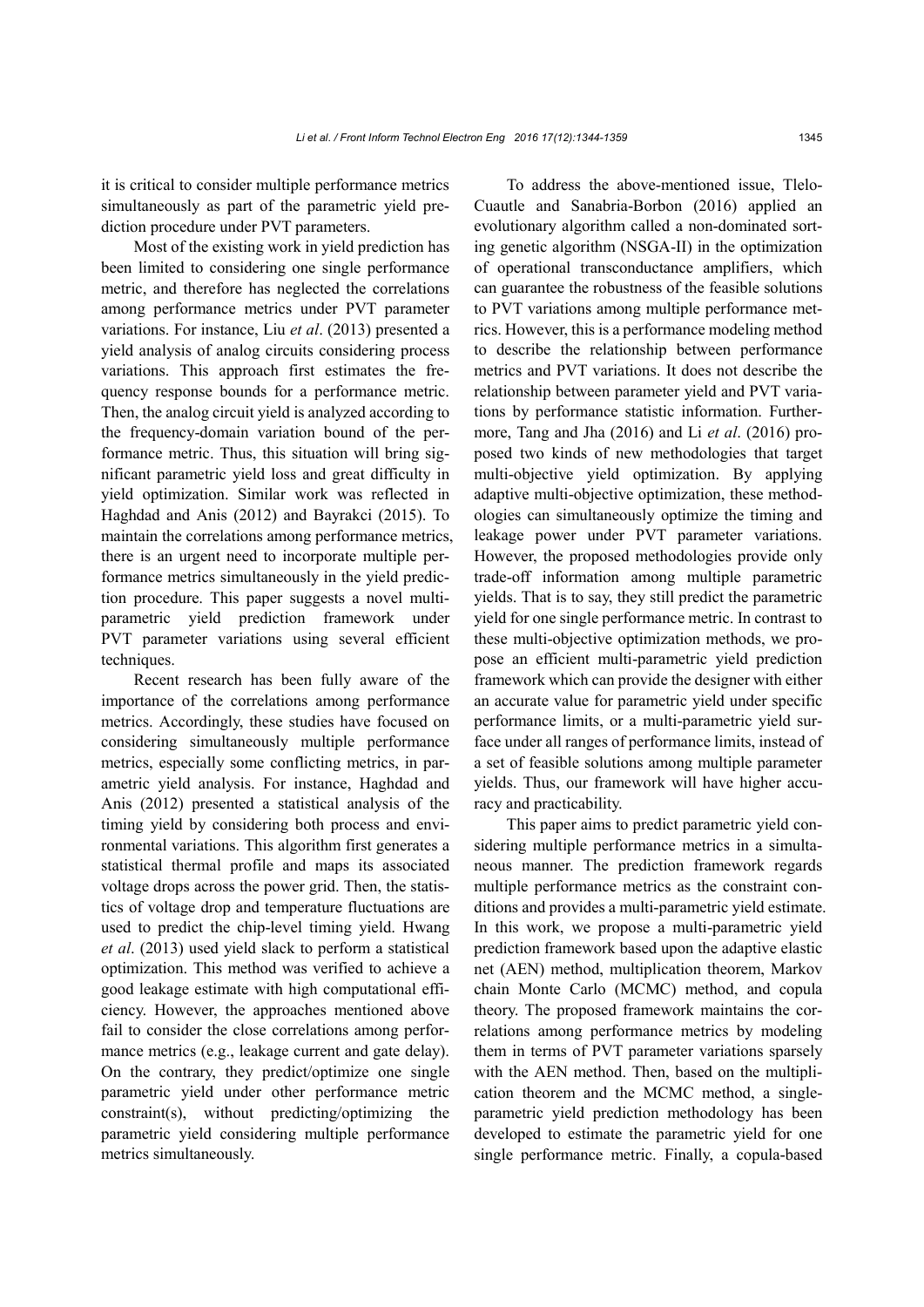multi-parametric yield prediction procedure is suggested to predict the parametric yield considering multiple performance metrics simultaneously. As a result, designers can conveniently and efficiently obtain an accurate value for multi-parametric yield considering arbitrary performance metrics. The effectiveness of the proposed approach has been verified on various ISCAS benchmark circuits. To summarize, the multi-parametric yield prediction framework can provide the designer with an accurate value of parametric yields under specific performance limits, or a multi-parametric yield surface under all ranges of performance limits.

# **2 Sparse modeling for an arbitrary performance metric**

The response surface modeling (RSM) (Xu *et al*., 2015) method has been widely applied to estimate the performance metric of IC. However, the main disadvantage of the RSM method is the over-fitting problem that it may cause. Furthermore, most RSM methods apply least-squares fitting to obtain the parameter sensitivities of performance metrics from an over-determined linear equation, which leads to a very high computational cost. In this section, we introduce the AEN method (Zou and Zhang, 2009) to model the stochastic sparse models for the performance metrics of IC. The AEN method is an effective variable selection strategy that requires just a small set of sample points without over-fitting and possesses sparsity.

### **2.1 Stochastic model for performance metrics**

Without loss of generality, in this study we use a common vector  $p=[p_1, p_2, ..., p_m]$  to represent the PVT parameters. The parameter variations ∆*p*=*p–p***<sup>0</sup>** are usually considered as random variables, where  $p_0$ contains the mean values of *p*. To analyze the variability of an arbitrary performance metric *f*, such as gain, bandwidth, leakage current, offset, and gate delay, the following model is applied to approximate *f* by a linear combination of *n* basis functions:

$$
f(\Delta p) = f_{\mathcal{L}}(\Delta p) + \varepsilon = \sum_{i=1}^{n} \alpha_{i} B_{i}(\Delta p) + \varepsilon, \qquad (1)
$$

where  $\alpha_i$  ( $i=1, 2, ..., n$ ) denote the sensitivity coeffi-

cients of the performance metric with regard to the corresponding PVT parameters taken into account.  $B_i(\Delta p)$  (*i*=1, 2, ..., *n*) are regarded as the basis functions of interest. The notation *ε* describes the approximation error term.

In general, the unknown sensitivity coefficients in Eq. (1) can be obtained by solving the linear equations at *k* sample points:

$$
\begin{cases}\nf^{(1)}(\Delta p) \approx f_{L}^{(1)}(\Delta p) = \sum_{i=1}^{n} \alpha_{i} B_{i}(\Delta p^{(1)}), \\
f^{(2)}(\Delta p) \approx f_{L}^{(2)}(\Delta p) = \sum_{i=1}^{n} \alpha_{i} B_{i}(\Delta p^{(2)}), \\
\vdots \\
f^{(k)}(\Delta p) \approx f_{L}^{(k)}(\Delta p) = \sum_{i=1}^{n} \alpha_{i} B_{i}(\Delta p^{(k)}),\n\end{cases}
$$
\n(2)

where  $\Delta p^{(j)}$  and  $f^{(j)}(\Delta p)$  are the values of  $\Delta p$  and  $f(\Delta p)$ evaluated at the *j*th sample point, respectively.

If we attempt to obtain the least squares (LS) solutions to Eq.  $(2)$ , the size of samples  $k$  must be equal to or greater than the number of basis functions. When the number of basis functions is large, the general RSM methods become intractable due to the high computational cost. Furthermore, given the approximate Eq. (1), not all basis functions play an important role for a specific performance metric. In other words, a considerable number of these sensitivity coefficients are generally zero. Only a small set of critical basis functions that impact *f*(∆*p*) significantly are necessary for approximating the performance metric. Thus, it is critical to identify these critical basis functions and further represent the performance metric sparsely to reduce the computational complexity.

#### **2.2 AEN-based sparse representation modeling**

AEN is a regularization method for dealing with the common linear problem (Zou and Zhang, 2009). This section details the AEN method for sparse representation of performance metrics, which will be incorporated into the multi-parametric yield prediction framework in subsequent sections.

Without loss of generality, substituting the sampling data into Eq. (1), it can be equivalently represented as a matrix form:

$$
\boldsymbol{F} = \boldsymbol{B} \cdot \boldsymbol{\alpha} + \boldsymbol{\varepsilon} = \sum_{i=1}^{n} \alpha_i \cdot \boldsymbol{B}_i + \boldsymbol{\varepsilon} \approx \sum_{i=1}^{n} \alpha_i \cdot \boldsymbol{B}_i, \qquad (3)
$$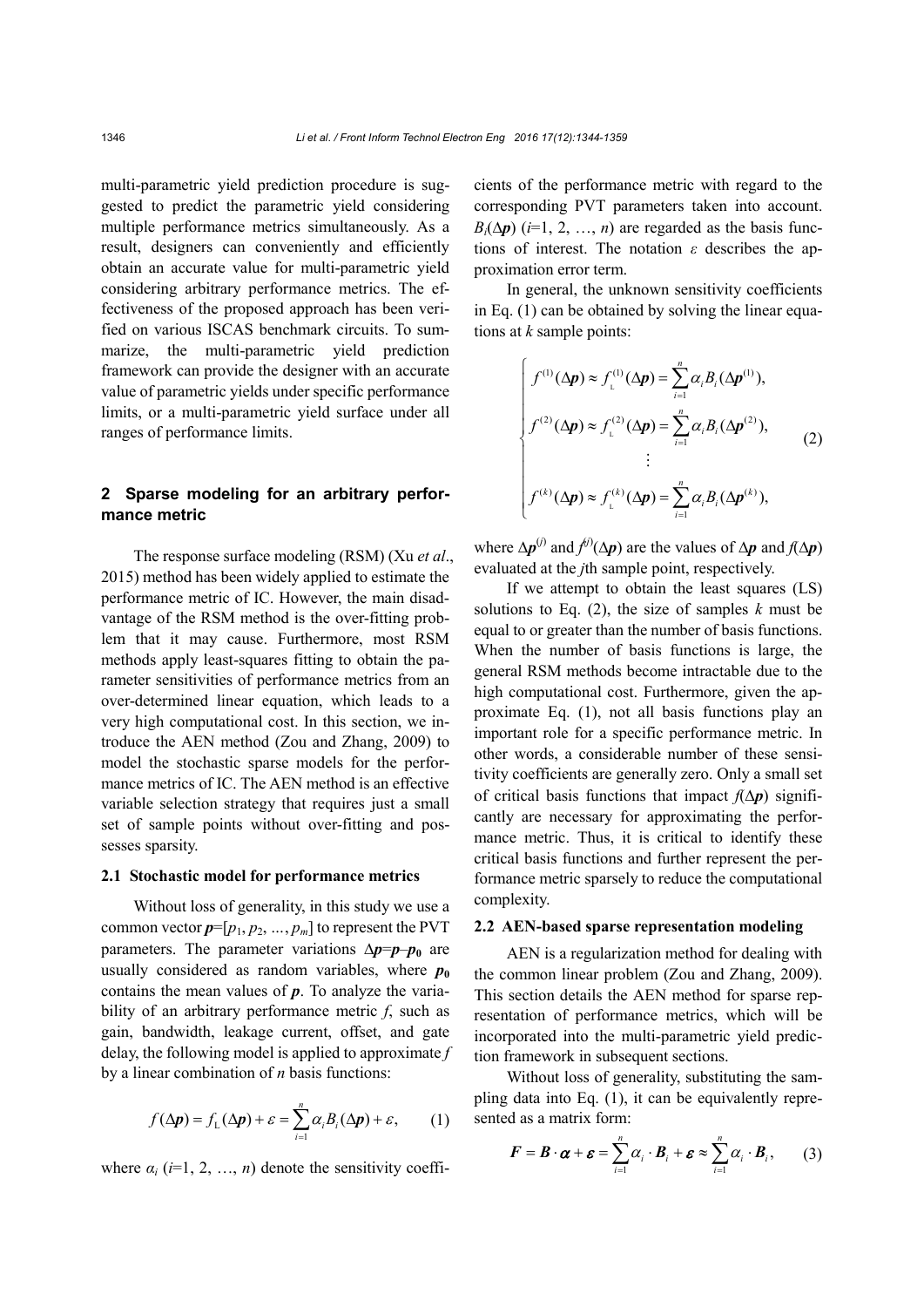where

$$
\begin{cases}\n\boldsymbol{F} = (f^{(1)}, f^{(2)}, \cdots, f^{(k)})^{\mathrm{T}}, \\
\boldsymbol{\alpha} = (\alpha_1, \alpha_2, \cdots, \alpha_n)^{\mathrm{T}}, \\
\boldsymbol{B} = (\boldsymbol{B}_1, \boldsymbol{B}_2, \cdots, \boldsymbol{B}_n), \\
\boldsymbol{B}_i = (B_i (\Delta \boldsymbol{p}^{(1)}), B_i (\Delta \boldsymbol{p}^{(2)}), \cdots, B_i (\Delta \boldsymbol{p}^{(k)}))^{\mathrm{T}}, \\
\boldsymbol{\varepsilon} = (\varepsilon^{(1)}, \varepsilon^{(2)}, \cdots, \varepsilon^{(k)})^{\mathrm{T}}.\n\end{cases} (4)
$$

In Eq. (4), vector  $\vec{F}$  denotes the  $k$  sample values of the performance metric. Vector *B* represents the sample matrix for the basis functions—the size of basis functions may be large, e.g.,  $10^4 - 10^6$  (Li, 2010). Vector  $B_i \in \mathcal{F}$  contains the sample points for the *i*th basis function, which can be regarded as the basis vector associated with *Bi*(∆*p*). The *n*-dimensional column vector *α* describes the sensitivity coefficients of the corresponding basis functions. In addition, *ε* is the approximate error vector.

Now we introduce the  $L_1$ - and  $L_2$ -penalty functions, which will be considered as the sparsity constraints in yield estimation. The AEN criterion objective function of a performance metric can be formulated as follows:

$$
\text{AEN}(\lambda_1, \lambda_2, \boldsymbol{\alpha}) = \left\| \boldsymbol{F} - \boldsymbol{B} \cdot \boldsymbol{\alpha} \right\|_2^2 + \lambda_1 \left\| \boldsymbol{\alpha} \right\|_2^2 + \lambda_2 \left\| \boldsymbol{\alpha} \cdot \boldsymbol{\alpha} \right\|_1, \tag{5}
$$

where  $\lambda_1$  and  $\lambda_2$  denote the regularization coefficients of the AEN method.  $\|\cdot\|_2^2$  and  $\|\cdot\|_1$  stand for the  $L_2$ and  $L_1$ -penalty functions, respectively. The  $L_2$ -penalty  $||\alpha||_2^2$  equals the summation of squares of the elements in vector  $\alpha$ . The *L*<sub>1</sub>-penalty  $\|\boldsymbol{\omega}\cdot\boldsymbol{\alpha}\|_1$  equals the summation of the absolute values of the elements in vector  $\boldsymbol{\omega}$ .\* $\boldsymbol{\alpha}$ = $(\omega_1\alpha_1, \omega_2\alpha_2, \dots, \omega_n\alpha_n)^T$ , where  $\omega_i$ =  $(|\alpha_i(EN)|)^{-\gamma}$ ,  $\alpha_i(EN)$  is the *i*th parameter estimation of the elastic net (EN) method, and *γ* is a positive constant. The penalty function contours of  $L_1$  and  $L_2$  are illustrated in Fig. 1.



**Fig. 1** The penalty function contours of  $L_1$  (a) and  $L_2$  (b)

To interpret the idea of  $L_1$ - and  $L_2$ -penalty functions, we formulate the following optimization problem to obtain an AEN estimate of *α*:

$$
\boldsymbol{\alpha}' = \arg\min_{\boldsymbol{\alpha}} \{ AEN(\lambda_1, \lambda_2, \boldsymbol{\alpha}) \}
$$
  
= 
$$
\arg\min_{\boldsymbol{\alpha}} \left\{ \|\boldsymbol{F} - \boldsymbol{B} \cdot \boldsymbol{\alpha}\|_2^2 + \lambda_1 \|\boldsymbol{\alpha}\|_2^2 + \lambda_2 \|\boldsymbol{\omega} \cdot \boldsymbol{\alpha}\|_1 \right\}
$$
  
= 
$$
\arg\min_{\boldsymbol{\alpha}} \left\{ \|\boldsymbol{F} - \boldsymbol{B} \cdot \boldsymbol{\alpha}\|_2^2 + \lambda_1 \sum_{i=1}^n \alpha_i^2 + \lambda_2 \sum_{i=1}^n \omega_i |\alpha_i| \right\},
$$
  
(6)

where  $\alpha'$  is the optimal estimate of the sensitivity coefficients. Some of them will be compressed to zeros by the optimization of the AEN method, therefore making the model in Eq. (1) sparse. The parameters  $\lambda_1$  and  $\lambda_2$  in Eq. (6) manipulate the amount of regularization applied to the estimation. If  $\lambda_1=0$ , it leads the AEN estimation back to the adaptive Lasso (least absolute shrinkage and selection operator) estimate.

Now, to deal with the optimization problem (6), we construct a new sampling data set using the original sampling data set  $(B, F)$  and the regularization coefficients  $\lambda_1$ ,  $\lambda_2$ , which are represented as  $(B^*, F^*)$ :

$$
(\boldsymbol{B}_{(k+n)\times n}^*, \boldsymbol{F}_{k+n}^*) = \left( (1+\lambda_1)^{-1/2} \begin{bmatrix} \boldsymbol{B} \\ \sqrt{\lambda_1} \boldsymbol{I} \end{bmatrix}, \begin{bmatrix} \boldsymbol{F} \\ \boldsymbol{0} \end{bmatrix} \right). \quad (7)
$$

Let  $\eta = \lambda_2 (1 + \lambda_1)^{-1/2}$  and  $\alpha^* = (1 + \lambda_1)^{1/2} \alpha$ . The optimal estimation of the sensitivity coefficients obtained by AEN is equivalent to the estimation of an adaptive Lasso method (Zou, 2006), which is defined as

$$
\begin{cases}\n\boldsymbol{\alpha'}^{\star} = \arg\min_{\boldsymbol{\alpha}} \{ A L(\eta, \boldsymbol{\alpha}^{\star}) \} \\
= \arg\min_{\boldsymbol{\alpha'}} \left\{ \left\| \boldsymbol{F}^* - \boldsymbol{B}^* \cdot \boldsymbol{\alpha}^* \right\|_2^2 + \eta \left\| \boldsymbol{\omega}^* \boldsymbol{\alpha}^* \right\|_1^2 \right\}, \quad (8) \\
\boldsymbol{\alpha'} = \boldsymbol{\alpha'}^{\star} / \sqrt{1 + \lambda_1} \,.\n\end{cases}
$$

In practice, we can solve the adaptive Lasso problem by converting it into a traditional Lasso issue. Let  $\mathbf{B}^{**} = \mathbf{B}^{*}/\omega = (\mathbf{B}_1^{*}/\omega_1, \mathbf{B}_2^{*}/\omega_2, \dots, \mathbf{B}_n^{*}/\omega_n)$  and *α*\*\*=*ω*.\**α*\* . Then Eq. (8) can be converted as follows:

$$
\begin{cases}\n\boldsymbol{\alpha'}^* = \arg\min_{\boldsymbol{\alpha}} \{ \text{Lasso}(\boldsymbol{\eta}, \boldsymbol{\alpha}^*) \} \\
= \arg\min_{\boldsymbol{\alpha}} \{ \|\boldsymbol{F}^* - \boldsymbol{B}^{**} \cdot \boldsymbol{\alpha}^{**} \|_2^2 + \eta \|\boldsymbol{\alpha}^{**}\|_1 \}, \quad (9) \\
\boldsymbol{\alpha'} = (1 + \lambda_1)^{-1/2} (\boldsymbol{\alpha'}^* \cdot \boldsymbol{\beta}).\n\end{cases}
$$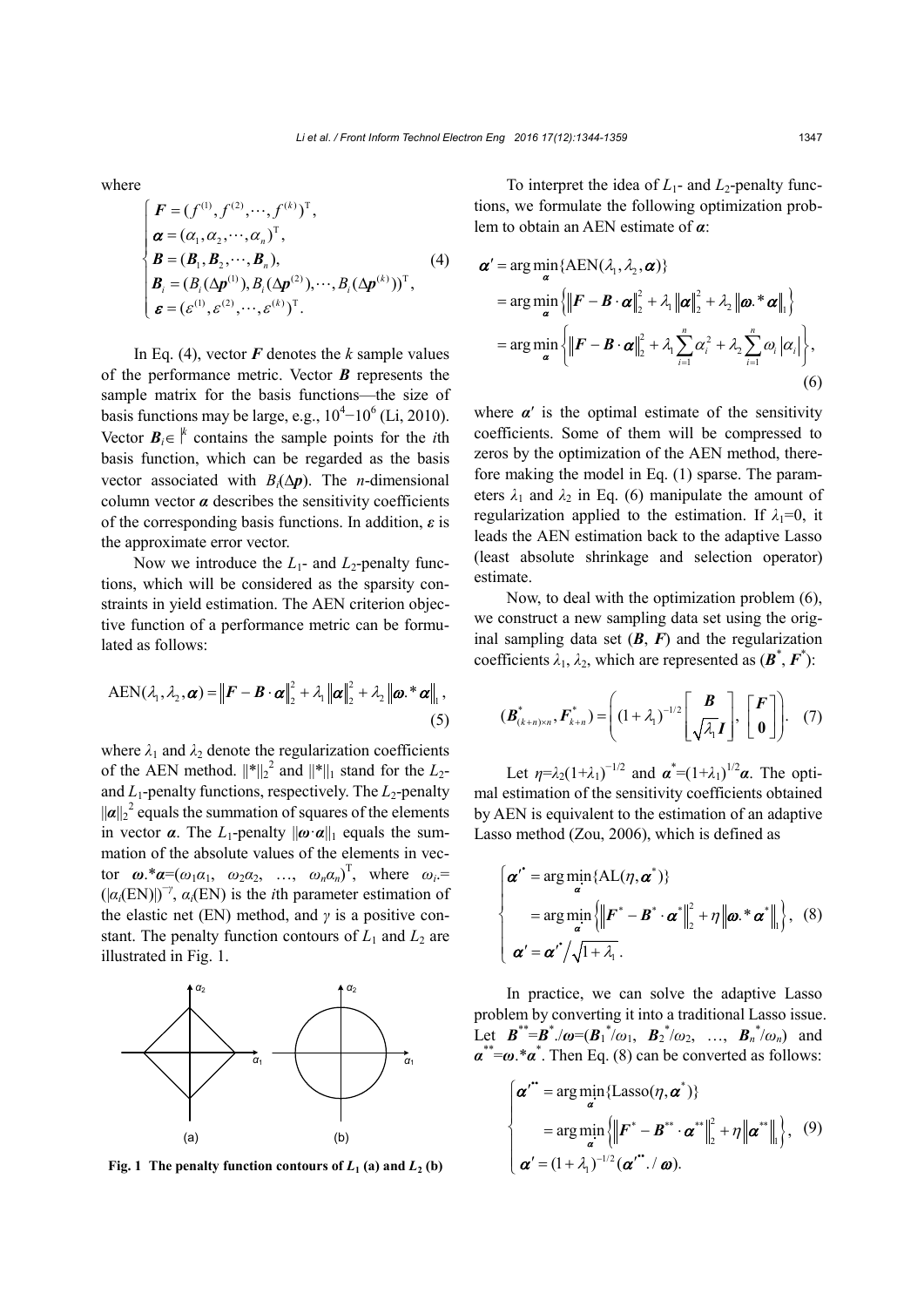It is clear that Eq. (9) is a traditional Lasso expression. The optimal estimation of Eq. (9) can be solved effectively by the least angle regression (Lars) (Zhang and Zamar, 2014). Once the optimal estimate is obtained, we can easily obtain the sparse estimate of the sensitivity coefficients *α*′. Note that to avoid the over- or under-fitting situation, a parameter selection criterion, e.g., the Akaike information criterion (AIC) (Panchal *et al*., 2010), Bayesian information criterion (BIC) (Lan *et al*., 2012), or cross-validation (Kaneda *et al*., 2015), is necessary for selecting the optimal path of Eq. (9).

According to the AEN method, the crucial basis functions are automatically selected by compressing the sensitivity coefficients of unimportant basis functions to zeros. Thus, the model of a performance metric can be represented sparsely, established by

$$
f(\Delta p) = f_{\text{sparse}}(\Delta p) = \sum_{i=1}^{n} \alpha_i' B_i(\Delta p), \quad (10)
$$

where  $f(\Delta p)$  is sparse, indicating that  $\exists i \in [1, n]$ ,  $\alpha_i' = 0$ .

By performing the algorithmic flow mentioned above, the model of the performance metric can be constructed with sparse coefficients and without over-fitting. The resulting performance metric model will later be employed to predict the parametric yield.

# **3 Parametric yield analysis for one single performance metric**

In this section we introduce the parametric yield prediction method for one single performance metric under PVT parameter variations. The parametric yield for an arbitrary performance metric is assumed to be subject to a given metric limit, denoted by  $y_{\text{nom}}$ . As a result, the parametric yield information can be provided as

$$
Y_{\text{single}} = F(y_{\text{nom}}) = \text{Prob}(f(\Delta p) < y_{\text{nom}}), \tag{11}
$$

where vector  $\Delta p$  denotes the PVT parameter variations, and  $f(\Delta p)$  is the approximation of performance metric *f* obtained by the AEN method described previously.

It is obvious that the parametric yield can be determined by the cumulative probability function (CDF) of performance fluctuations propagated from parameter variations, which return the cumulative probability at a certain limit. Accordingly, the key issue here is to predict the CDF of a performance metric under parameter variations. The CDF provides the mapping relationship between the performance metric and parameter variations. In this work, the parametric yield model is further given by

$$
Y_{\text{single}} = F(y_{\text{nom}}) = \text{Prob}(\chi_{\text{f}}), \tag{12}
$$

where  $\chi_f$  represents the parameter variation set, denoted by  $\chi_f = {\Delta p : f(\Delta p) \leq y_{\text{nom}}}$ . According to Eq. (12), once  $\text{Prob}(\chi_f)$  is estimated, the parametric yield can be predicted. The prediction procedure takes advantage of the multiplication theorem and the MCMC method to estimate the CDF of the performance metric.

The MCMC method is a powerful technique for simulating arbitrary probability distributions (Yuan, 2009). In this study, we apply the MCMC method to estimate the CDF of performance distribution, denoted by  $Prob(\chi_f)$ . Here we denote the probability distribution Prob( $\chi_f$ )=Prob( $f(\Delta p) \le y_{\text{nom}}$ ) as the stationary distribution of a Markov chain. The state points can be regarded as the sample points in  $\chi_f$  obtained by Markov chain simulation. Moreover, the approximate maximum likelihood point, denoted by  $\Delta p^*$ , can be obtained from these state points easily (Yuan, 2009). To approximate the performance metric *f*(∆*p*), a first-order Taylor series expansion is appropriate for expanding the sparse model in Eq. (10) at  $\Delta p^*$ . The linear approximation of the performance metric under parameter variations can be established as follows:

$$
L(\Delta p) = f(\Delta p^*) + \sum_{x \in \Delta p} \frac{\partial f(\Delta p)}{\partial x} \bigg|_{\Delta p^*} (x - x^*)
$$
  
=  $\left[ f(\Delta p^*) - \sum_{x \in \Delta p} \frac{\partial f(\Delta p)}{\partial x} \bigg|_{\Delta p^*} x^* \right] + \sum_{x \in \Delta p} \frac{\partial f(\Delta p)}{\partial x} \bigg|_{\Delta p^*} x.$  (13)

With the sparse model of the performance metric approximated linearly, the next step is to estimate the CDF Prob $(\chi_f)$ . To do that, a parameter variation set of the linear approximation  $\chi$  is introduced, defined as  $\chi = {\Delta p : L(\Delta p) \lt_{\gamma_{\text{nom}}}$ . As indicated in the multiplication theorem, the probability relationship can be described as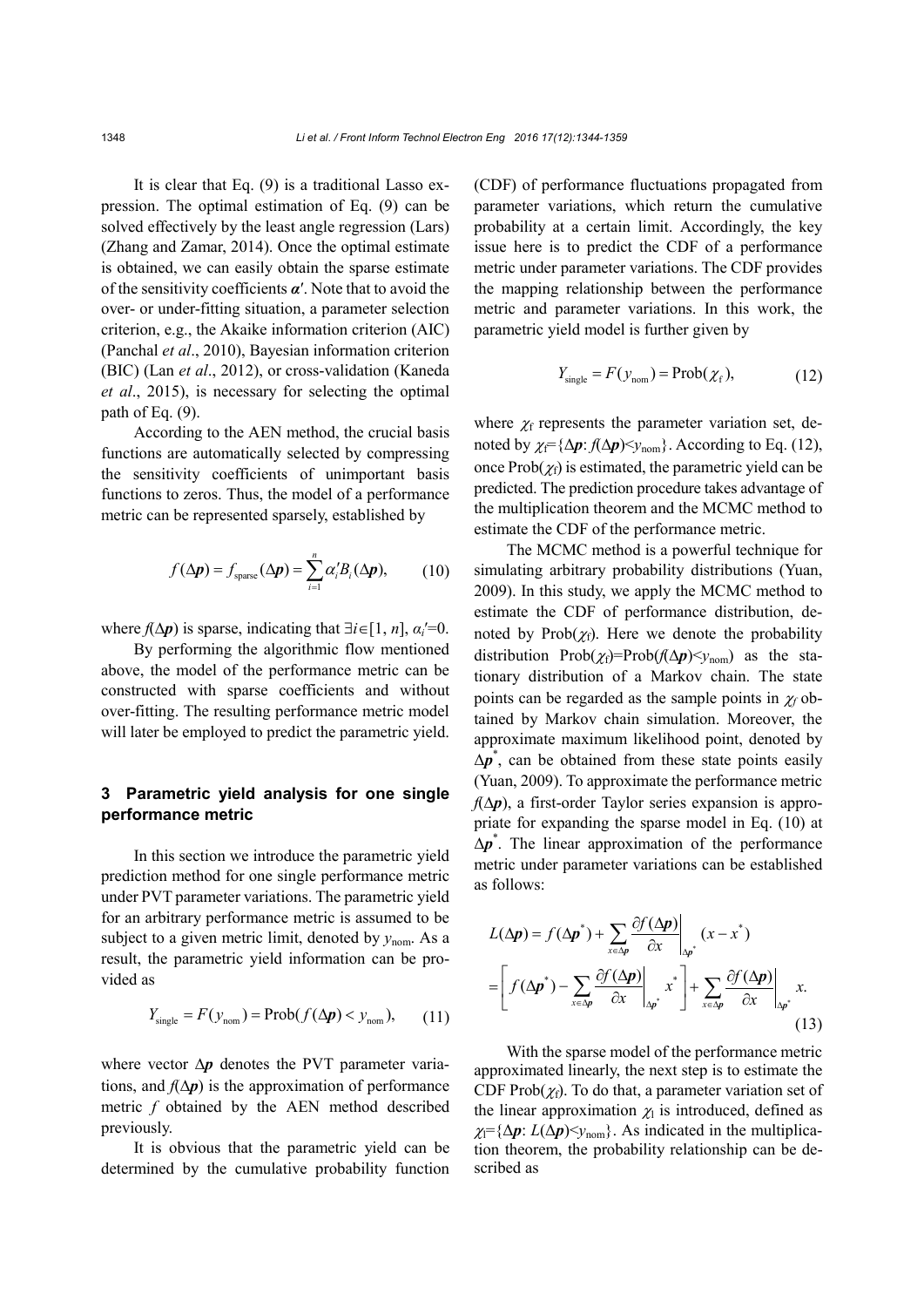$$
\text{Prob}(\chi_{f}\chi_{i}) = \text{Prob}(\chi_{i} | \chi_{f}) \cdot \text{Prob}(\chi_{f})
$$
  
= 
$$
\text{Prob}(\chi_{f} | \chi_{i}) \cdot \text{Prob}(\chi_{i}). \tag{14}
$$

It is obvious that the CDFs,  $Prob(\chi_f)$  and Prob $(\chi_1)$ , are proportional to each other when parameter variation sets  $\chi_f$  and  $\chi_l$  have intersection. As a result, if  $Prob(\chi)$  and the two conditional probabilities, Prob( $\chi_f$ | $\chi_l$ ) and Prob( $\chi_l$ | $\chi_f$ ), are obtained, Prob( $\chi_f$ ) can be calculated. Following this flow, the saddle point estimation method (Jin, 2013) is further introduced to calculate  $Prob(\chi)$ . Without loss of generality, for an arbitrary parameter variation Δ*p*, the cumulant generating function (CGF) can be described as

$$
K_{\Delta p}(t) = \log \{M_{\Delta p}(t)\} = \log \left\{ \int_{-\infty}^{+\infty} e^{t\Delta p} p df(\Delta p) d\Delta p \right\},\tag{15}
$$

where  $M_{\Delta p}(t)$  denotes the moment generating function and pdf $(\Delta p)$  is the probability density function (PDF) of Δ*p*.

We now focus on estimating the CGF of a linear expression, denoted by  $J(\Delta p)=L(\Delta p)-y_{\text{nom}}$ . The linear expression is in terms of parameter variations Δ*p* and performance metric limit *y*<sub>nom</sub>. According to Huang and Du (2008) and Yuan (2009), the CGF of linear expression *J*(Δ*p*) can be defined as

$$
K_{J(\Delta p)}(t) = K_{L(\Delta p)}(t) - K_{y_{\text{nom}}} (t)
$$
  
= 
$$
\left[ f(\Delta p^*) - \sum_{x \in \Delta p} \frac{\partial f(\Delta p)}{\partial x} \bigg|_{\Delta p^*} x^* \right] t
$$
  
+ 
$$
\sum_{x \in \Delta p} K_x \left( \frac{\partial f(\Delta p)}{\partial x} \bigg|_{\Delta p^*} t \right) - y_{\text{nom}} t.
$$
 (16)

We then use the saddle point estimation method to estimate  $Prob(\chi)$  in Eq. (14). To be specific, given parameter variations  $\Delta p$ , Prob( $\chi$ ) can be described as

$$
\text{Prob}(\chi_{l}) = \text{Prob}\{L(\Delta p) \le y_{\text{nom}}\}
$$
  
=  $\text{Prob}\{J(\Delta p) \le 0\}$   
=  $\Phi(u) + \phi(u)\left(\frac{1}{u} - \frac{1}{v}\right),$  (17)

where  $\Phi(u)$  and  $\phi(u)$  denote the CDF and PDF of a standard normal distribution, respectively. The random variables *u* and *v* are obtained by the GGF of *J*(Δ*p*) described in Eq. (16). Specifically, *u* and *v* are given by  $u = sign(t_s) \left[-2K_{J(p)}(t_s)\right]^{1/2}$  and  $v = t_s[K''_{J(p)}(t_s)]^{1/2}$ , where  $t_s$  denotes the saddle point, obtained by solving equation  $K'_{J(p)}(t_0)=0$ , and '' and '" denote the firstand second-order derivatives, respectively.

By now, we have estimated  $Prob(\chi_1)$ , which is able to provide the cumulative probability of the linear approximation of performance under parameter variations ∆*p*. As long as we can calculate the values of the conditional probabilities,  $Prob(\chi_1|\chi)$  and Prob( $\chi$ | $\chi$ <sub>f</sub>) demonstrated in Eq. (14), Prob( $\chi$ <sub>f</sub>) can be estimated. In what follows, the conditional probability Markov chain method (Yuan *et al*., 2010) is applied to estimate  $Prob(\chi_f|\chi_i)$  and  $Prob(\chi_i|\chi_f)$ .

The conditional probability  $Prob(\chi_{\text{f}}|\chi_{\text{l}})$  is calculated by a digital simulation method. Specifically, regarding the probability distributions in  $\chi_1$  as the stationary distribution of a Markov chain, the sample points in  $\chi$  can be obtained by Markov chain simulation. The sample size is represented by  $n_1$ . By counting the number of the sample points falling into region  $\chi$ <sub>f</sub>, the value of the conditional probability Prob( $\chi_f|\chi_l$ ) can be calculated as

$$
\text{Prob}(\chi_{\rm f} \mid \chi_{\rm l}) = \frac{1}{n_{\rm l}} \sum_{i=1}^{n_{\rm l}} I_{\rm f}(\Delta \boldsymbol{p}^{(i)}) = \frac{n_{\rm f\parallel}}{n_{\rm l}},\qquad(18)
$$

where  $I_f(\Delta p^{(i)})$  is the indicator function in region  $\chi_f$ . When  $\Delta p^{(i)} \in \chi_f$ ,  $I_f(\Delta p^{(i)})=1$ ; otherwise,  $I_f(\Delta p^{(i)})=0$ .  $n_{1}$ denotes the size of the samples falling into region  $\chi_f$ .

On the other hand, the conditional probability Prob $(\chi|\chi_f)$  can be calculated in a similar manner:

$$
\text{Prob}(\chi_1 \,|\, \chi_{\rm f}) = \frac{1}{n_{\rm f}} \sum_{i=1}^{n_{\rm f}} I_1(\Delta \bm{p}^{(i)}) = \frac{n_{\rm l\rm f}}{n_{\rm f}},\qquad(19)
$$

where  $I_1(\Delta p^{(i)})$  denotes the indicator function in region  $\chi_1$ ,  $n_f$  is the sample size in region  $\chi_f$ , and  $n_{\text{lf}}$  is the size of the  $n_f$  samples falling into region  $\chi_1$ .

Having calculated Prob( $\chi_1|\chi_1$ ), Prob( $\chi_1|\chi_1$ ), and Prob( $\chi$ ), we can estimate Prob( $\chi$ <sub>f</sub>) as follows:

$$
\text{Prob}(\chi_{\text{f}}) = \frac{\text{Prob}(\chi_{\text{f}} \mid \chi_{\text{1}})}{\text{Prob}(\chi_{\text{1}} \mid \chi_{\text{f}})} \cdot \text{Prob}(\chi_{\text{1}})
$$
\n
$$
= \frac{n_{\text{f}}}{n_{\text{1}}} \frac{n_{\text{f}}}{n_{\text{f}} \cdot \text{Prob}(\chi_{\text{1}})}.
$$
\n(20)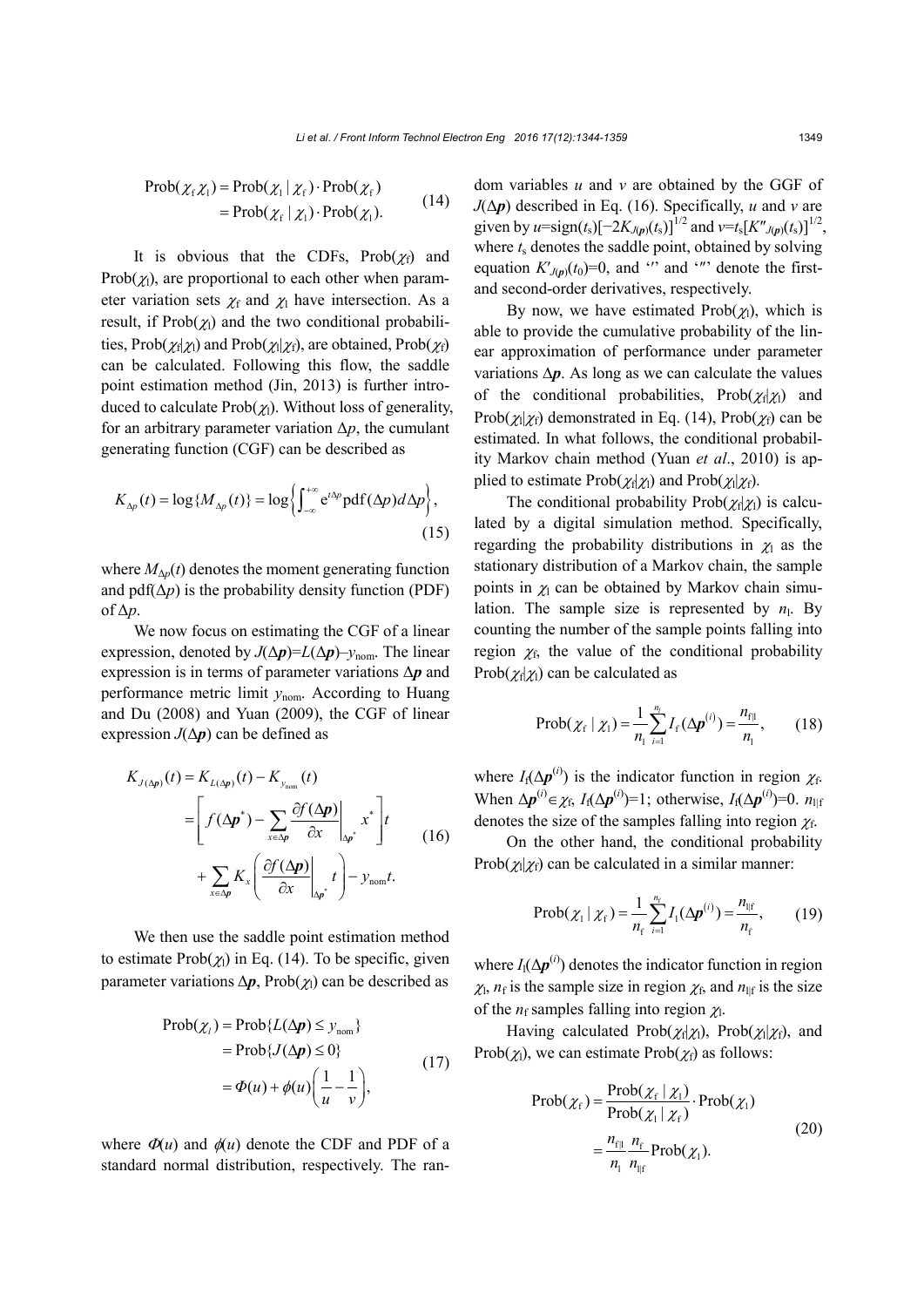The algorithmic flow for estimating the cumulative distribution probability is summarized in Algorithm 1.

**Algorithm 1** Cumulative distribution probability estimation

**Input:** fun,  $v_{\text{nom}}$ .

/\* Sparse model for a performance metric under PVT parameter variations, and performance metric limit \*/ **Output:** prob.

```
Δp*
←Likelihood_Point(fun)
linear_Fun←Linear(fun, Δp*
)
J_Stack←Decompose(linear_Fun, ynom)
CGF_Stack=∅
while J_Stack≠∅ do
   F←POP(J_Stack)
  CGF_F=CGF_Computation(F)
   PUSH(CGF_F, CGF_Stack)
end while
J_CGF=Combine(CGF_Stack)
CDF_Linear=CDF_Computation(J_CGF)
(num_Fun, sample_Fun, num_Linear, sample_Linear)=
  Simu_Markov(fun, linear_Fun, y<sub>nom</sub>)
(num F<sub>L</sub>, num<sub>L</sub>F)=Count(fun, linear<sub>Fun, y_{\text{nom}},</sub>
  sample Fun, sample Linear)
prob=Prob_Computation(CDF_Linear, num_Fun,
  num_Linear, num_F_L, num_L_F)
return prob
```
Having the sparse model for a performance metric under parameter variations and the performance limit  $y_{nom}$ , the Likelihood Point subroutine constructs the sampling space by Markov chain simulation and returns the approximate maximum likelihood point  $\Delta p^*$ . The Linear subroutine uses a firstorder Taylor series expansion to expand the sparse model for the performance metric at  $\Delta p^*$ . The Decompose and Combine subroutines decompose and compose the linear expression  $J(\Delta p)$ , respectively. The CGF\_Computation subroutine computes the CGF of the components of *J*(Δ*p*) according to Huang and Du (2008) and Yuan (2009). The CDF\_Computation subroutine can compute  $Prob(\chi_1)$  by a saddle point estimation method. The simu\_Markov subroutine returns the sample points and sample size in regions  $\chi_f$  and  $\chi_l$  by Markov chain simulation sampling. The Count subroutine is responsible for counting the numbers of sample points falling into  $\chi_f$  and  $\chi_l$ . The Prob Computation returns the exact value of Prob( $\chi_f$ ). By performing the algorithmic flow presented in Algorithm 1, Prob $(\chi_f)$  can be estimated efficiently,

which will subsequently be applied to predict the parametric yield for one single performance metric under parameter variations according to Eq. (12).

# **4 Copula-based multi-parametric yield prediction procedure**

In Section 3, we concluded that the parametric yield of one single performance metric can actually be represented by the CDF of the performance metric. However, in practice, parametric yield prediction often considers multiple performance metrics simultaneously, e.g., gain, bandwidth, leakage current, offset, and gate delay. Therefore, it is necessary to predict the multi-parametric yield under parameter variations, which can be modeled as the joint CDF of the multiple performance metrics. Likewise, the multi-parametric yield model can be constructed as

$$
Y_{\text{multi}} = F(\mathbf{y}_{1,\text{nom}}, \mathbf{y}_{2,\text{nom}}, \cdots, \mathbf{y}_{d,\text{nom}}) = \text{Prob}(f_1(\Delta \mathbf{p}) < \mathbf{y}_{1,\text{nom}}, \\
 f_2(\Delta \mathbf{p}) < \mathbf{y}_{2,\text{nom}}, \cdots, f_d(\Delta \mathbf{p}) < \mathbf{y}_{d,\text{nom}}),\n \tag{21}
$$

where vector Δ*p* denotes PVT parameter variations,  $f_i(\Delta p)$  (*i*=1, 2, …, *d*) are the sparse models of *d* performance metrics, and  $y_{i,\text{nom}}$  ( $i=1, 2, ..., d$ ) are the limits of the *d* performance metrics.

Similar to the flow in the previous section, to predict the multi-parametric yield, we focus on estimating the joint CDF of the performance metrics. In this work, copula theory is applied to predict the joint CDF considering multiple performance metrics.

#### **4.1 Basic facts about copula theory**

Copula theory is an emerging branch in the field of statistics (Binois *et al*., 2015). It studies how to construct an appropriate multivariate joint CDF, which has correlations among designated single variable marginal CDFs and all random variables. As of now, copula theory is well known in mathematical statistics. However, to our knowledge, it has not yet been used for a multi-parameter yield prediction procedure. In this subsection, we first present several basic facts about copula theory, which are necessary to follow the analysis.

**Definition 1** (Copula function) (Nelson, 2006) Copula is a function  $C$  defined on  $[0, 1]^n$ , which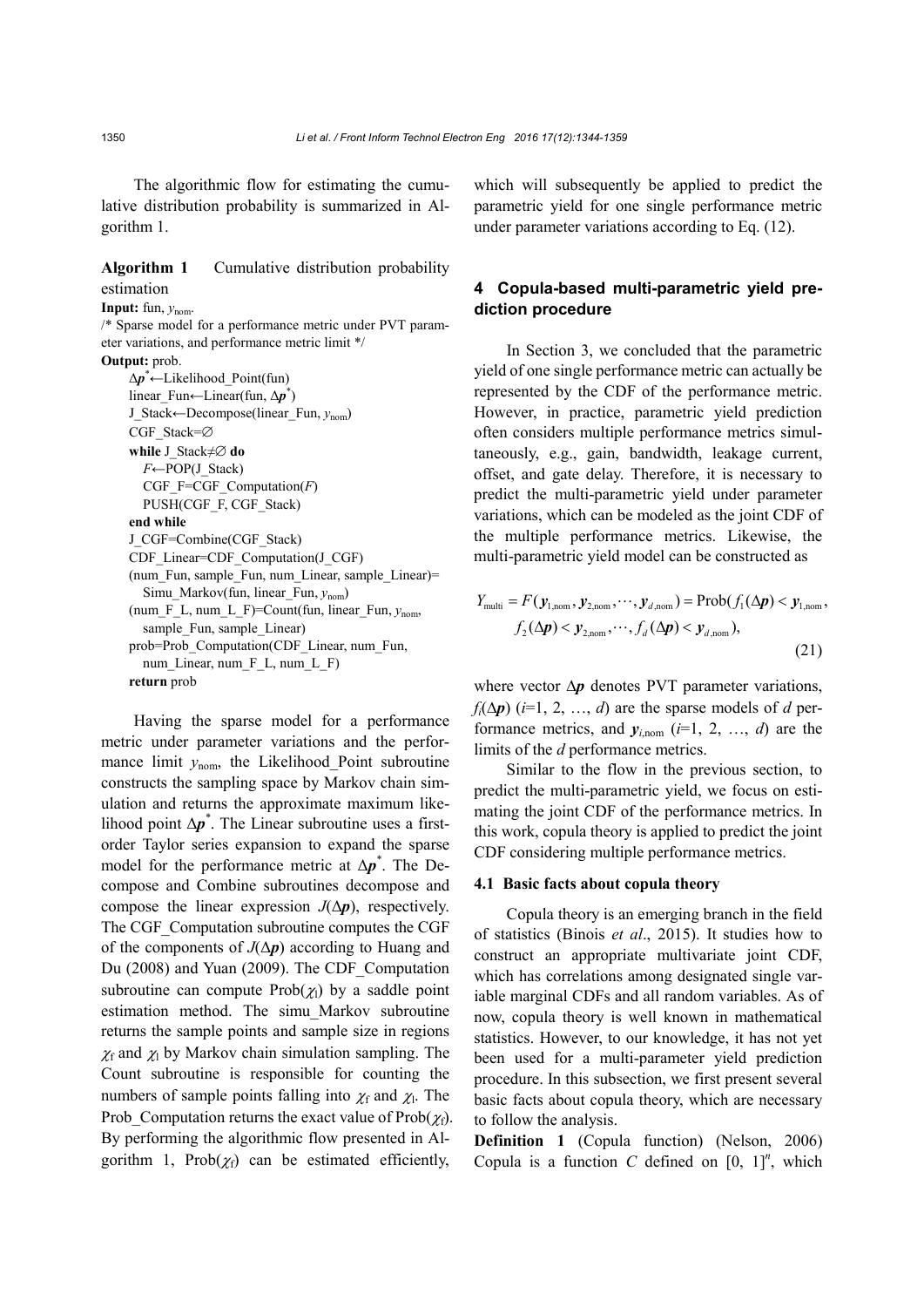satisfies the following conditions:  $(1) \forall u \in [0, 1]^n$ , part of *u* are zeros, let  $C(u)=0$ ; (2)  $C(u)$  is an *n*-dimensional increasing function; (3)  $\forall u \in [0, 1]^n$ and *i*=1, 2, ..., *n*, *u<sub>i</sub>*=1, *i* $\neq$ *k*, *C*(*u*)=*u<sub>k</sub>*.

**Proposition 1** (Sklar's theorem) (Nelson, 2006) For any *n*-dimensional distribution function *F*:  $\vert^n \rightarrow [0, 1]^n$ with marginals  $F_1, F_2, \ldots, F_n$ , there exists a copula C such that  $\forall z \in [n, F(z) = C(F_1(z_1), F_2(z_2), ..., F_n(z_n)).$ Moreover, if  $F_k$  are continuous, then C is uniquely given by  $C(u) = F(F^{-1}(u_1), F^{-1}(u_2), ..., F^{-1}(u_n))$ ; otherwise, *C* is uniquely determined on the range  $F_1 \times ... \times$ range  $F_n$ .

Through Sklar's theorem, we are pleasantly surprised to find an efficient general technology for handling an arbitrary correlation structure. As long as the marginal CDFs  $F_i$  ( $i=1, 2, ..., n$ ) are known together with the copula function describing the correlation, we can estimate the joint CDF. In this work, the marginal CDFs of performance metrics have been unambiguously estimated by the multiplication theorem and the MCMC method in the previous section. It is obvious that as long as we determine the form of the copula function, the multi-parameter yield (also known as the joint CDF of the performance metrics) can be predicted effectively, which will be discussed in the next subsection.

## **4.2 Copula-based joint CDF prediction procedure**

This subsection details the joint CDF prediction procedure for multiple performance metrics based on copula theory. The focus here is on optimizing the parameter(s) of the selected copula function that effectively describe(s) the correlations among performance metrics. To predict the joint CDF, our method starts with a copula function selection performed on various copula functions obtained by different construction methods. At present, copula functions include mainly elliptic copula functions (e.g., Gaussian and *t*-copula), Archimedean copula functions, and Plackett copula functions. However, the elliptic copula has a quite complicated form (not even analytic) and is intractable in our multi-parameter yield prediction problem. Instead, we turn to a different, simpler class of copula functions, found in so-called Plackett and Archimedean copulas. Plackett copulas are functions based on a constant cross-product ratio (Kao and Govindaraju, 2008). The function forms of Plackett copulas were detailed in Kao and Govindaraju (2008), while Archimedean copulas can be defined in what follows.

**Definition 2** (Archimedean copula) (Houda and Lisser, 2015) A copula *C* is called Archimedean if there exists a continuous strictly decreasing function  $\varphi$ : [0, 1] $\rightarrow$ [0, +∞], called the generator of *C*, such that  $\varphi(1)=0$  and  $C(u)=\varphi^{-1}[\varphi(u_1)+\varphi(u_2)+\ldots+\varphi(u_k)].$  If  $\lim_{t\to 0} \varphi(t) = +\infty$ , then *C* is called a strict Archimedean copula and *φ* is called a strict generator.

Archimedean and Plackett copulas have many families for different types of functions. In this work, the main family types are listed in Table 1. This list includes well-known families of Archimedean copulas such as Gumbel, Clayton, and Frank, but also the Plackett family of copulas at the bivariate level. These copula families all have different properties and, due to their flexibility, serve as a good starting point for dependence modeling.

After determining the copulas to be used, the parameter estimation procedure is applied to explore the optimal parameter  $\theta$  for each copula. To do so, a pseudo maximum likelihood estimator (PMLE) (Kim *et al*., 2007) method is adopted here to estimate the parameter  $\theta$ . First, we construct the marginal empirical CDFs of the performance metrics, based on the sampling data. The marginal empirical CDF of the *i*th performance metric can be defined as

$$
F_i(y_{i,\text{nom}}) = \frac{1}{s} \sum_{j=1}^s I(f_i(\Delta \mathbf{p}^{(j)}) < y_{i,\text{nom}}) = \frac{s_i}{s},\quad(22)
$$

where  $I(f_i(\Delta p^{(j)}) \leq y_{i,\text{nom}})$  is the indicator function of the *i*th performance metric. When  $f_i(\Delta p^{(j)}) \leq y_{i,\text{nom}}$ ,  $I(f_i(\Delta \mathbf{p}^{(j)}) \leq y_{i,\text{nom}}) = 1$ ; otherwise,  $I(f_i(\Delta \mathbf{p}^{(j)}) \leq y_{i,\text{nom}}) = 0$ . The notation *s* denotes the size of the sampling data for the *i*th performance metric. *si* denotes the size of samples satisfying  $f_i(\Delta p) \leq y_{i,\text{nom}}$ .

We randomly choose *n* performance limits for performance constraints, denoted by  $y_{i,\text{nom}} = (y_{i,\text{nom}}^{(1)},$  $y_{i,\text{nom}}^{(2)}$ , …,  $y_{i,\text{nom}}^{(n)}$ <sup>T</sup> (*i*=1, 2, …, *d*). Based on the marginal empirical CDFs determined by Eq. (22), the marginal empirical CDF matrix can be estimated easily, where it is described as  $u_m = \{u_i = (u_i^{(1)}, u_i^{(2)}, \dots,$  $(u_i^{(n)})^T$ , *i*=1, 2, ..., *d*}. In this work, we apply matrix  $u_m$ and the copula demonstrated in Table 1 to calculate the maximum likelihood estimation (MLE) of parameter  $\theta$ . Without loss of generality, the likelihood function of the copula in Table 1 can be represented as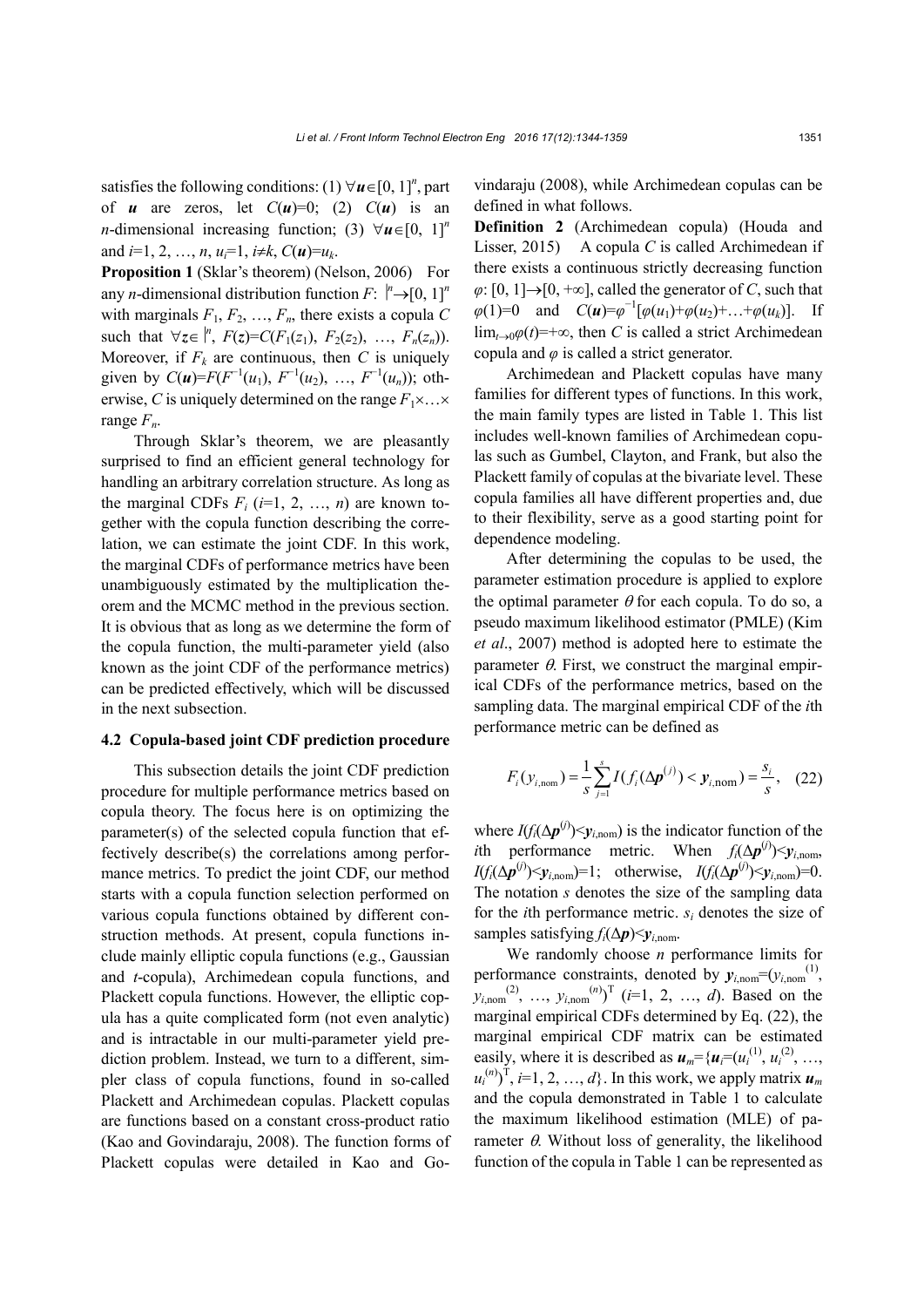| Family                           | Copula function                                                                                                      | Parameter $\theta$             |
|----------------------------------|----------------------------------------------------------------------------------------------------------------------|--------------------------------|
| Archimedean copulas              |                                                                                                                      |                                |
| Gumbel                           | $C = \exp\left(-\left(\sum_{i=1}^n (-\ln u_i)^{\theta}\right)^{1/\theta}\right)$                                     | $\left[1,+\infty\right)$       |
| Clayton                          | $C = \left(1 + \sum_{i=1}^{n} (u_i^{\theta} - 1)\right)^{-1/\theta}$                                                 | $(0, +\infty)$                 |
| Frank                            | $C = -\frac{1}{\theta} \ln \left[ 1 + \frac{\prod_{i=1}^{n} (e^{-\theta u_i} - 1)}{(e^{-\theta} - 1)^{n-1}} \right]$ | $(-\infty, +\infty)$ {0}       |
| AMH                              | $C = \frac{1-\sigma}{\prod_{i=1}^{n} \frac{1-\theta(1-u_i)}{u}-\theta}$                                              | $[-1, 1)$                      |
| Joe                              | $C = 1 - \left[1 - \prod_{i=1}^{n} (1 - (1 - u_i)^{\theta})\right]^{1/\theta}$                                       | $\left[1,+\infty\right)$       |
| Plackett copulas (2-dimensional) |                                                                                                                      |                                |
| <b>FGM</b>                       | $C = u_1u_1 + \theta u_1u_2(1-u_1)(1-u_2)$                                                                           | $[-1, 1]$                      |
| Plackett                         | $C = (\theta - 1)^{-1} \left( w - \sqrt{w^2 - v} \right) / 2$<br>$w=1+(\theta-1)(u_1+u_2)$                           | $(0, +\infty) \setminus \{1\}$ |
|                                  | $v = 4u_1u_2\theta(\theta-1)$                                                                                        |                                |

**Table 1 Main Archimedean and Plackett copula families**

$$
L_c(\theta) = \prod_{i=1}^n c((u_1^{(i)}, u_2^{(i)}, \cdots, u_d^{(i)}); \theta),
$$
 (23)

where  $u=(u_1, u_2, ..., u_d)$  denotes the PDF of the copula function, and  $1$ <sup> $\mu$ </sup>2  $(\boldsymbol{u};\theta) = \frac{\partial^d C(\boldsymbol{u};\theta)}{2\theta^2}$ . *d*  $c(\mathbf{u};\theta) = \frac{\partial^d C}{\partial \mathbf{v}^d}$  $u, \theta$  =  $\frac{\partial^d C(u;\theta)}{\partial u_1 \partial u_2 \dots \partial u_n}$ 

Correspondingly, the log-likelihood function of the copula in Table 1 can be obtained by

$$
l_{c}(\theta) = \ln L_{c}(\theta) = \sum_{i=1}^{n} \ln c((u_{1}^{(i)}, u_{2}^{(i)}, \cdots, u_{d}^{(i)}); \theta). (24)
$$

As a general principle of parameter point estimation, PMLE seeks to maximize the log-likelihood function. Denoting  $\theta_{\text{PMLE}}$ :=argmax $_{\theta \in \theta} l_c(\theta)$ , the value of  $\theta_{\text{PMLE}}$  is considered the optimal estimate of parameter  $\theta$ , which can be obtained either numerically or analytically.

Having estimated the optimal parameters for the copulas listed in Table 1, we focus on selecting the best fitting copula to predict the joint CDF of the performance metrics. The optimal copula can be selected by the goodness of the fit evaluation method, such as AIC (Panchal *et al*., 2010) or ordinary least square (OLS) (Wang and Hutson, 2015). By comparing the evaluation results, the copula with the best goodness of fit (e.g., the minimum value of AIC or OLS) can be considered as the most suitable copula. Then according to copula theory, the multi-parameter yield (joint CDF) of the performance metrics can be constructed by the copula function obtained in the previous step and the marginal CDFs of the performance metrics estimated in Section 3. The expression of the multi-parameter yield can be represented as

$$
Y_{\text{multi}} = F(\mathbf{y}_{1,\text{nom}}, \mathbf{y}_{2,\text{nom}}, \cdots, \mathbf{y}_{d,\text{nom}})
$$
  
=  $C(F_1(\mathbf{y}_{1,\text{nom}}), F_2(\mathbf{y}_{1,\text{nom}}), \cdots, F_d(\mathbf{y}_{1,\text{nom}}); \theta_{\text{PMLE}}).$  (25)

So far, we have predicted the multi-parametric yield under parameter variations following the procedures mentioned above. Fig. 2 shows a flowchart summarizing the elementary flows of the proposed yield prediction framework, which is built step by step from circuit to parametric yield.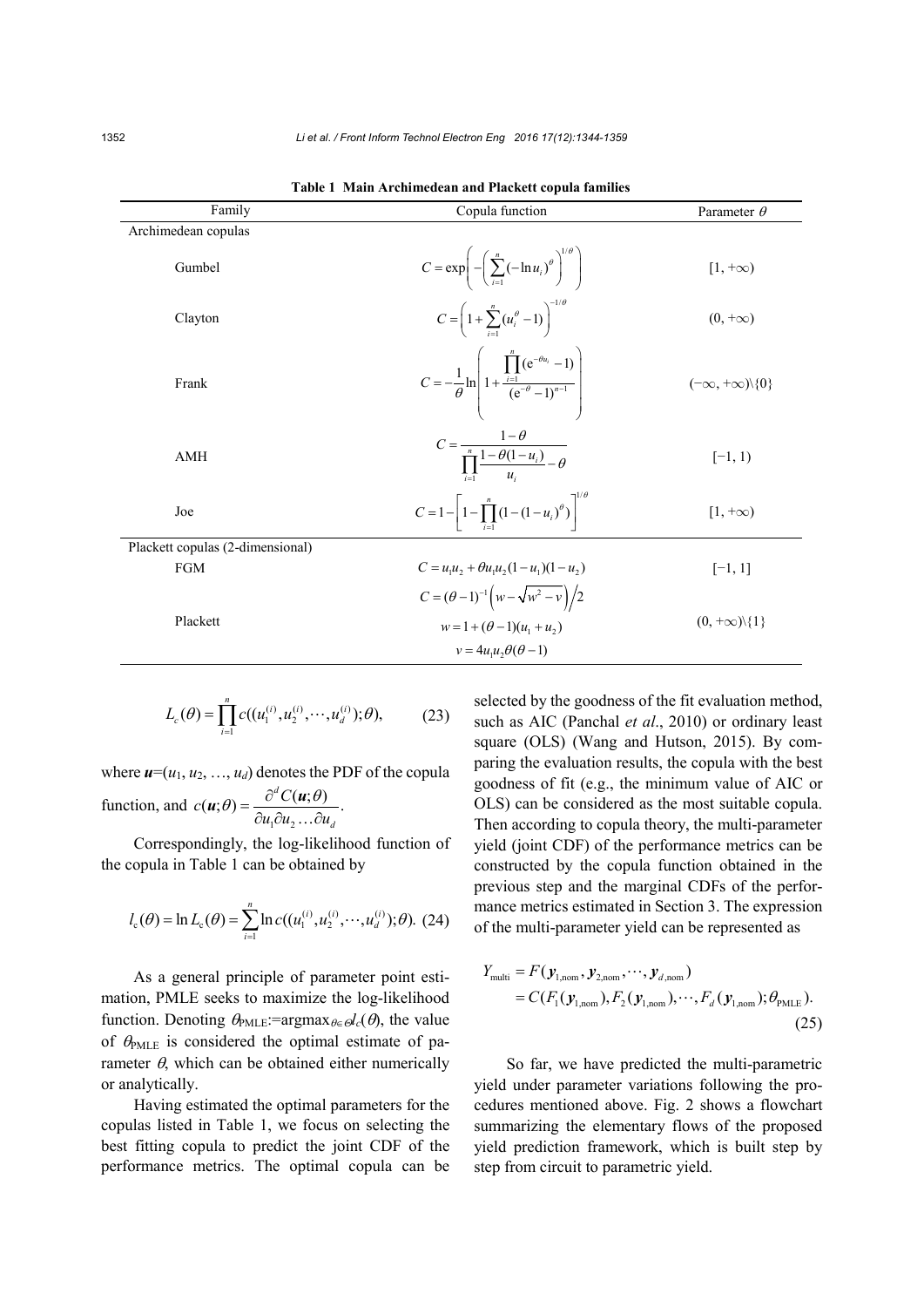

**Fig. 2 Flowchart of our multi-parametric yield analysis framework**

#### **5 Experimental results**

This section presents the experimental results of the proposed multi-parameter yield prediction framework implemented by MATLAB programming. The gate model is a linear model, and the technology node is 65 nm. The variations in the following key PVT parameters are taken into consideration: effective channel length variation (ΔL<sub>eff</sub>), threshold voltage variation ( $\Delta V_{th}$ ), oxide thickness variation ( $\Delta T_{ox}$ ), power-supply voltage variation (ΔV<sub>dd</sub>), and on-chip temperature variation (∆*T*). Here, according to the empirical data in Visweswariah (2003), all parameter variations are modeled as truncated Gaussian distributions. The 3*σ* values of  $\Delta L_{\text{eff}}$ ,  $\Delta V_{\text{th}}$ , and  $\Delta T_{\text{ox}}$  are 20%, 10%, and 8% of their nominal values, respectively. The global and local variations of the process parameters are assumed to account for half of the total variation, respectively (Mande *et al*., 2013). Besides, with regard to environmental parameters, the maximum deviations on voltage drop and on-chip temperature are 10% and 40% of their nominal value,

respectively. In this study, the nominal values for power-supply voltage and on-chip temperature are set as 1.1 V and 25 °C, respectively.

The effectiveness of the proposed framework is demonstrated with ISCAS benchmark circuits. As mentioned above, the proposed framework is capable of representing performance metrics sparsely. Just for the convenience of comparative analysis, in this experiment, we aim to model two performance metrics, leakage current and gate delay, which both have explicit empirical expressions. It is worth emphasizing that the proposed prediction framework is not limited to modeling the performance metrics with empirical expressions. It is also suitable for modeling any other performance metrics such as gain, bandwidth, and offset.

According to Sun *et al*. (2008), the leakage current can be described as a sum of the subthreshold current and the gate leakage current. In addition, the subthreshold current and the gate leakage current can be approximated by a linear exponential function of PVT parameters. On the other hand, the gate delay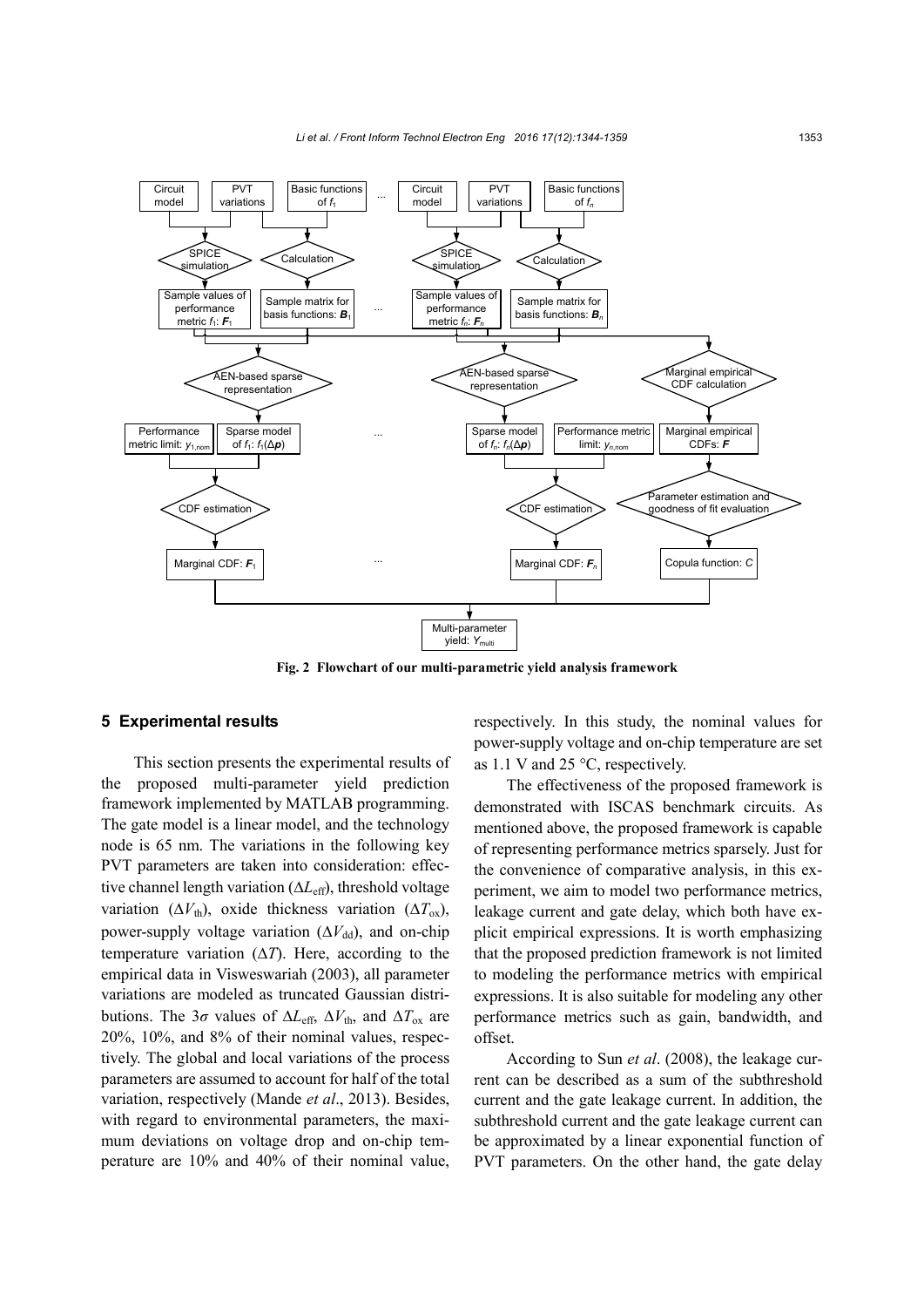can be approximated by a linear function. Without loss of generality, we randomly select the basis functions (log form) for subthreshold current as  $\{\Delta L_{\text{eff}}^2$ ,  $\Delta L_{\text{eff}}$ ,  $\Delta V_{\text{th}}$ ,  $\Delta V_{\text{th}}\Delta L_{\text{eff}}$ ,  $\Delta V_{\text{dd}}$ ,  $\Delta V_{\text{dd}}\Delta V_{\text{th}}$ ,  $\Delta T$ , ∆*T*∆*L*eff∆*V*th} (the basis functions can include, as much as possible, the basis functions of interest). The corresponding coefficients are denoted by  $k_i$  ( $i=1$ , 2, …, 8). Similarly, the basis functions (log form) for gate leakage current are selected as  $\{\Delta V_{dd}^3, \Delta V_{dd}^2,$  $\Delta V_{dd}$ ,  $\Delta T_{ox}^3$ ,  $\Delta T_{ox}^2$ ,  $\Delta T_{ox}$ ,  $\Delta V_{dd} \Delta T_{ox}$ }, and the basis functions of gate delay are  $\{\Delta L_{\text{eff}}^{3}, \Delta L_{\text{eff}}^{2}, \Delta L_{\text{eff}}^{2}, \Delta V_{\text{th}}^{2}, \Delta V_{\text{eff}}^{2}\}$  $\Delta V_{\text{th}}$ ,  $\Delta T_{\text{ox}}$ ,  $\Delta T_{\text{ox}}\Delta L_{\text{eff}}$ ,  $\Delta V_{\text{dd}}$ ,  $\Delta V_{\text{dd}}\Delta T_{\text{ox}}$ ,  $\Delta T$  }.

To verify the sparsity of the proposed performance metric modeling, we take the subthreshold current as an instance and apply circuit C432 to model it under different regularization coefficients. Gate leakage current, total leakage current, and gate delay are similar. In this step, different regularization coefficients  $\lambda_1$  are used to select the sensitivity coefficients of basis functions. The AIC criterion is necessary here to optimize the model of subthreshold current. Fig. 3 demonstrates the coefficient selection path of basis functions for the subthreshold current under a few of different regularization coefficients. As illustrated in Fig. 3, the dashed part is the optimal sensitivity coefficients obtained based on the AIC criterion. Besides, it is clear that under a fixed regularization coefficient  $\lambda_1$ , different  $L_1$ -penalty constraints lead to a different compression of the coefficients of basis functions. When the value of AIC is very large, the selected coefficients will lead to the decrease of the accuracy of the model.

To further demonstrate the sparsity of our modeling method, the sensitivity coefficients of basis functions are optimized under a specific regularization coefficient,  $\lambda_1$ =1e-13. The coefficient selection results under different *L*1-penalty constraints are listed in Table 2. It is easy to know that if the *L*1-penalty constraint is very loose, the model is under-fitting. All the coefficients are compressed to zero. Otherwise, if the  $L_1$ -penalty constraint is very strict, all the coefficients are selected, and the model is not sparse. In addition, by comparing the values of AIC, Table 2 demonstrates the optimal sensitivity



**Fig. 3** The coefficient selection paths of the subthreshold current under different conditions: (a)  $\lambda_1=1e-13$ , **min(AIC)=63.0989; (b)** *λ***1=1e-5, min(AIC)=63.0994; (c)** *λ***1=1e-2, min(AIC)=63.6353; (d)** *λ***1=0.5, min(AIC)=84.1606**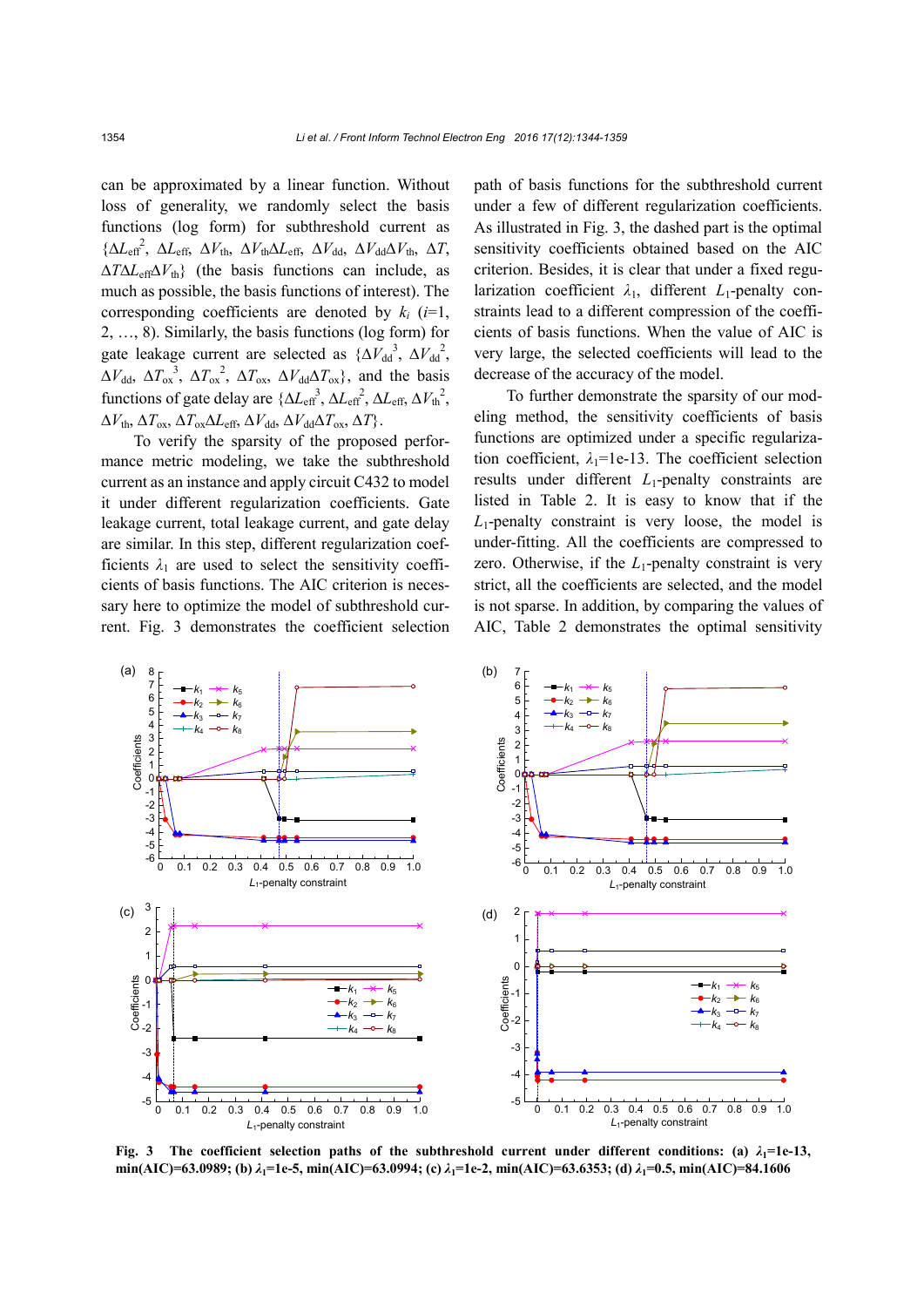| $L_1$ -penalty<br>constraint | $k_1$        | k <sub>2</sub> | $k_3$          | $k_4$        | $k_5$            | $k_6$          | k <sub>7</sub>   | $k_{8}$      | AIC      |
|------------------------------|--------------|----------------|----------------|--------------|------------------|----------------|------------------|--------------|----------|
| $\overline{0}$               | $\theta$     | $\theta$       | $\overline{0}$ | $\theta$     | $\mathbf{0}$     | $\overline{0}$ | $\theta$         | $\theta$     | 408.3657 |
| 0.0251                       | $\theta$     | $-3.0511$      | $\mathbf{0}$   | $\mathbf{0}$ | $\boldsymbol{0}$ | 0              | $\boldsymbol{0}$ | $\mathbf{0}$ | 221.0552 |
| 0.0647                       | $\theta$     | $-4.1958$      | $-4.0653$      | $\theta$     | $\mathbf{0}$     | 0              | $\theta$         | $\mathbf{0}$ | 144.1919 |
| 0.0815                       | $\mathbf{0}$ | $-4.2087$      | $-4.1012$      | $\mathbf{0}$ | $\mathbf{0}$     | 0              | 0.0334           | $\mathbf{0}$ | 136.7368 |
| 0.4119                       | $\theta$     | $-4.3990$      | $-4.6220$      | $\theta$     | 2.1919           | $\theta$       | 0.5534           | $\mathbf{0}$ | 63.4891  |
| 0.4718                       | $-2.9716$    | $-4.4078$      | $-4.6363$      | $\bf{0}$     | 2.2575           | $\bf{0}$       | 0.5688           | $\bf{0}$     | 63.0989  |
| 0.4937                       | $-3.0216$    | $-4.4079$      | $-4.6368$      | $\mathbf{0}$ | 2.2583           | 1.6367         | 0.5691           | $\theta$     | 63.1038  |
| 0.5419                       | $-3.0807$    | $-4.4080$      | $-4.6380$      | $\mathbf{0}$ | 2.2594           | 3.5244         | 0.5695           | 6.8400       | 63.1104  |
|                              | $-3.0817$    | $-4.4080$      | $-4.6384$      | 0.3493       | 2.2594           | 3.5350         | 0.5695           | 6.9185       | 63.1226  |

**Table 2 The coefficients obtained under different** *L***1-penalty constraints**

Optimal coefficients (the minimum value of AIC) are in boldface

coefficients obtained based on the AIC criterion. From the optimal coefficients, some of them are compressed to zero. Thus, the model is sparse.

Having verified the sparsity of the performance metric modeling method, we can perform parametric yield analysis for one single performance metric. To verify the reliability of our method, we present the comparison results on a C432 circuit between the CDFs of subthreshold current obtained by our method and a Monte Carlo (MC) analysis (Fig. 4a). Similar results are obtained for the gate leakage current, total leakage current, and gate delay (Figs. 4b−4d). Fig. 4 shows that the results of our method fit well with those of MC analysis. From this we know that our method can predict the parametric yield of one single performance metric effectively.

As mentioned above, in this experiment, an important reason for choosing leakage current and gate delay as example performance metrics is that they have explicit empirical expressions. By these empirical expressions, we can better verify the effectiveness of our method. Fig. 5 demonstrates the CDFs of subthreshold current, gate leakage current, total leakage current, and gate delay obtained by our prediction method and the explicit empirical expressions (EE). As illustrated in Fig. 5, the results obtained by our method and the explicit EE analysis are basically consistent. This further verifies the effectiveness of our method.

In addition, to further demonstrate the effectiveness of our single-parametric yield prediction method, the relative errors of the aforementioned four performance metrics among our method, EE analysis, and MC analysis are listed in Table 3. We have evaluated the relative errors at the 95th, 50th, and 20th percentiles, respectively. All performance metrics have been normalized. It is obvious that the relative errors are relatively small, around 2%, verifying that the results obtained by our method fit those of EE and MC analysis very well.

After verifying the effectiveness of our singleparametric yield prediction method, we present the final results in the proposed multi-parametric yield prediction framework. In this set of experiments, we still take the C432 circuit as an instance to select the optimal copula from those in Table 1. The optimal parameter estimations and the values of goodness of fit evaluations (AIC and OLS) are listed in Table 4. In addition, by comparing the values of AIC and OLS, Table 4 lists the optimal copula as well, which will be applied to predict the multi-parametric yield in subsequent experiments.

In the next step, we perform the multi-parametric yield prediction framework using the copula selected in the previous experiment. The total leakage current and gate delay limits are set as some random multiples of the nominal total leakage current and gate delay, respectively. In such a case, the multiparametric yields of the total leakage current and gate delay obtained by our framework and MC analysis are listed in Table 5. Table 5 also presents the relative errors between our framework and MC analysis. As illustrated, the relative errors are acceptable and the absolute deviations are all less than 0.05. The results justify that our framework could effectively predict the multi-parametric yield of performance metrics.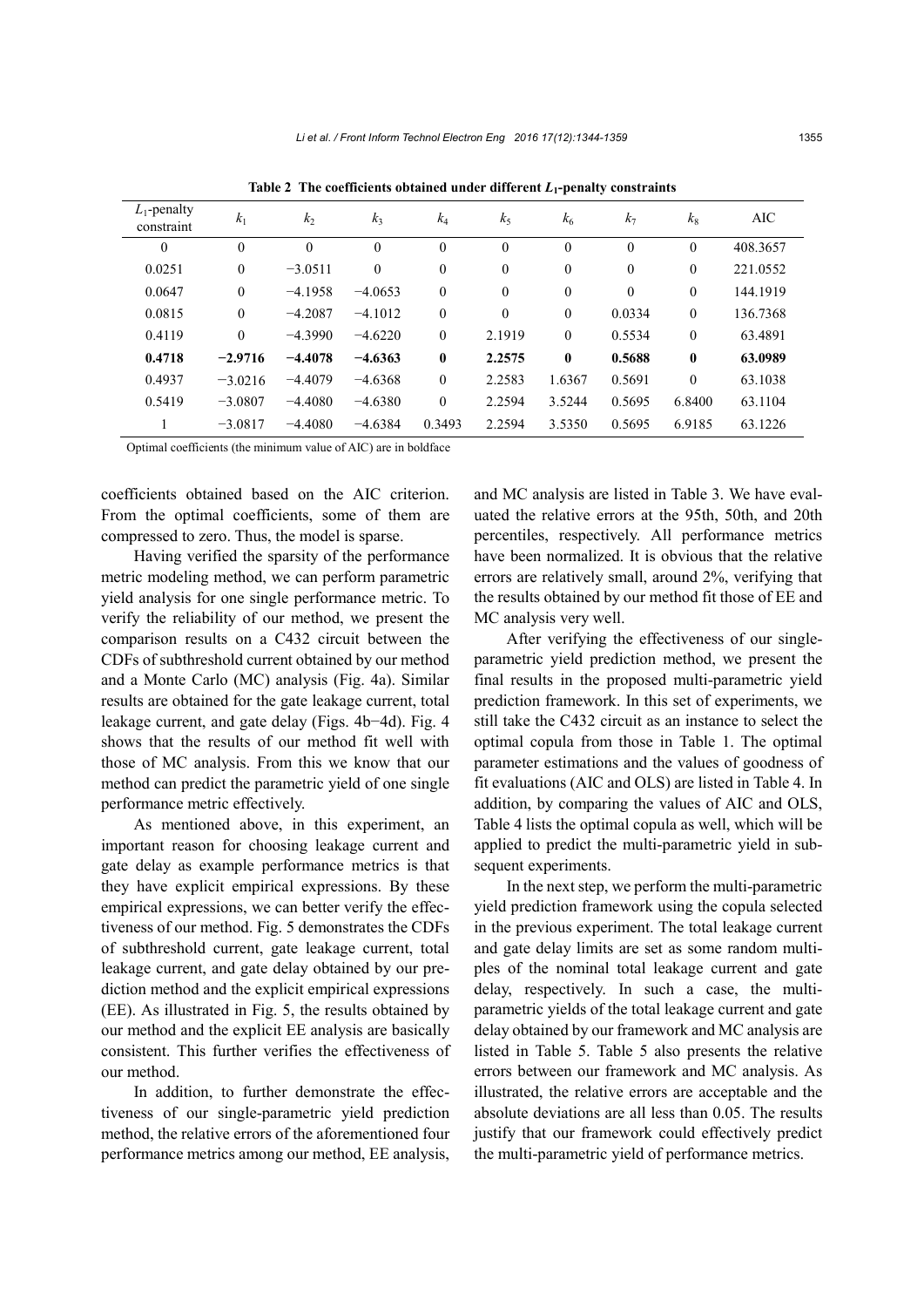

**Fig. 4 The CDF obtained by our method and MC analysis: (a) subthreshold current; (b) gate leakage current; (c) total leakage current; (d) gate delay**



**Fig. 5 The CDF obtained by our method and EE analysis: (a) subthreshold current; (b) gate leakage current; (c) total leakage current; (d) gate delay**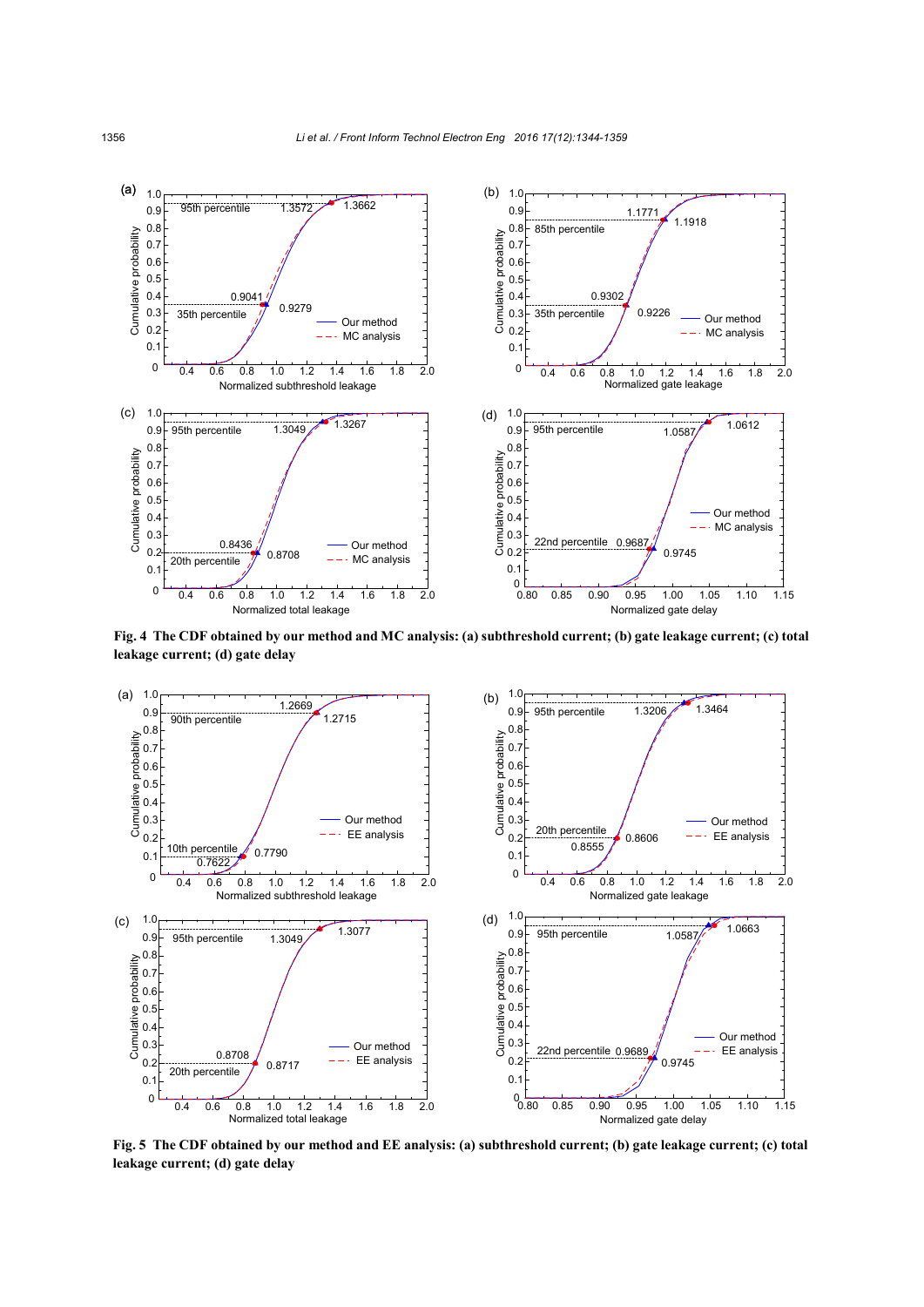We further chose the C432 circuit to provide the multi-parametric yield surface. Fig. 6 illustrates the multi-parametric yields generated by the proposed prediction framework for various limits of leakage current and gate delay. The multi-parametric yield surface obtained by MC analysis is provided in Fig. 7

for comparison. Each point in the surface represents a multi-parametric yield under specific leakage current and gate delay limits. All these points compose a smooth multi-parametric yield surface and provide the designers with useful and flexible yield information considering multiple performance metrics.

| Table 3 Relative errors of different performance metrics |             |        |                 |        |                 |                 |          |  |  |  |
|----------------------------------------------------------|-------------|--------|-----------------|--------|-----------------|-----------------|----------|--|--|--|
| Performance metric                                       | Method      |        | 95th percentile |        | 50th percentile | 20th percentile |          |  |  |  |
|                                                          |             | Value  | Error           | Value  | Error           | Value           | Error    |  |  |  |
|                                                          | Our method  | 1.3572 |                 | 0.9993 |                 | 0.8413          |          |  |  |  |
| Subthreshold current                                     | EE analysis | 1.3548 | 0.18%           | 0.9985 | 0.08%           | 0.8496          | $0.99\%$ |  |  |  |
|                                                          | MC analysis | 1.3662 | $0.66\%$        | 0.9779 | 2.19%           | 0.8258          | 1.55%    |  |  |  |
| Gate leakage current                                     | Our method  | 1.3206 |                 | 0.9964 |                 | 0.8555          |          |  |  |  |
|                                                          | EE analysis | 1.3464 | 1.92%           | 0.9998 | $0.34\%$        | 0.8606          | $0.59\%$ |  |  |  |
|                                                          | MC analysis | 1.3286 | $0.60\%$        | 0.9851 | 115%            | 0.8538          | 0.20%    |  |  |  |
|                                                          | Our method  | 1.3049 |                 | 1.0013 |                 | 0.8708          |          |  |  |  |
| Total leakage current                                    | EE analysis | 1.3077 | 0.21%           | 1.0009 | $0.04\%$        | 0.8717          | 0.10%    |  |  |  |
|                                                          | MC analysis | 1.3267 | 1.64%           | 0.9821 | 1.95%           | 0.8436          | 3.21%    |  |  |  |
|                                                          | Our method  | 1.0587 |                 | 1.0005 |                 | 0.9713          |          |  |  |  |
| Gate delay                                               | EE analysis | 1.0663 | 0.71%           | 0.9989 | 0.16%           | 0.9658          | $0.57\%$ |  |  |  |
|                                                          | MC analysis | 1.0612 | 0.25%           | 1.0016 | $0.11\%$        | 0.9664          | 0.51%    |  |  |  |

**Table 4 The optimal copula selection from different copula families**

| Copula family | Parameter $\theta$ | AIC         | OLS    |
|---------------|--------------------|-------------|--------|
| Gumbel        | 1 0443             | $-2.7226e4$ | 0.0109 |
| Clayton       | 0.0124             | $-2.8359e4$ | 0.0089 |
| Frank         | 0.2052             | $-2.7854e4$ | 0.0096 |
| AMH           | 0.0258             | $-2.8381e4$ | 0.0088 |
| Joe.          | 1                  | $-2.8617e4$ | 0.0087 |
| <b>FGM</b>    | 0.0644             | $-2.8115e4$ | 0.0092 |
| Plackett      | 1.1603             | $-2.7361e4$ | 0.0104 |

Optimal copula is in boldface

**Table 5 The multi-parametric yields and relative errors under the selected copula**

|                | Total   | Gate  | Yield  | Relative |          |  |
|----------------|---------|-------|--------|----------|----------|--|
| No.            | leakage | delay | Our    | MC       | error    |  |
|                | current |       | method | analysis |          |  |
| 1              | 0.943   | 1.025 | 0.2753 | 0.3020   | 8.84%    |  |
| $\overline{c}$ | 1.057   | 1.031 | 0.5081 | 0.5460   | 6.94%    |  |
| 3              | 1.143   | 1.055 | 0 7443 | 0.7775   | 4.27%    |  |
| 4              | 1.257   | 1.062 | 0.8804 | 0.9020   | 2.39%    |  |
| 5              | 1.323   | 1.069 | 0.9334 | 0.9430   | $1.02\%$ |  |
| 6              | 1.446   | 1.075 | 0.9773 | 0.9770   | 0.03%    |  |
| 7              | 1.625   | 1.092 | 0.9935 | 0.9950   | 0.15%    |  |
| 8              | 1.713   | 1.112 | 0.9987 | 0.9995   | 0.08%    |  |



**Fig. 6 The multi-parametric yield surface for the C432 circuit obtained by our framework**



**Fig. 7 The multi-parametric yield surface for the C432 circuit obtained by MC analysis**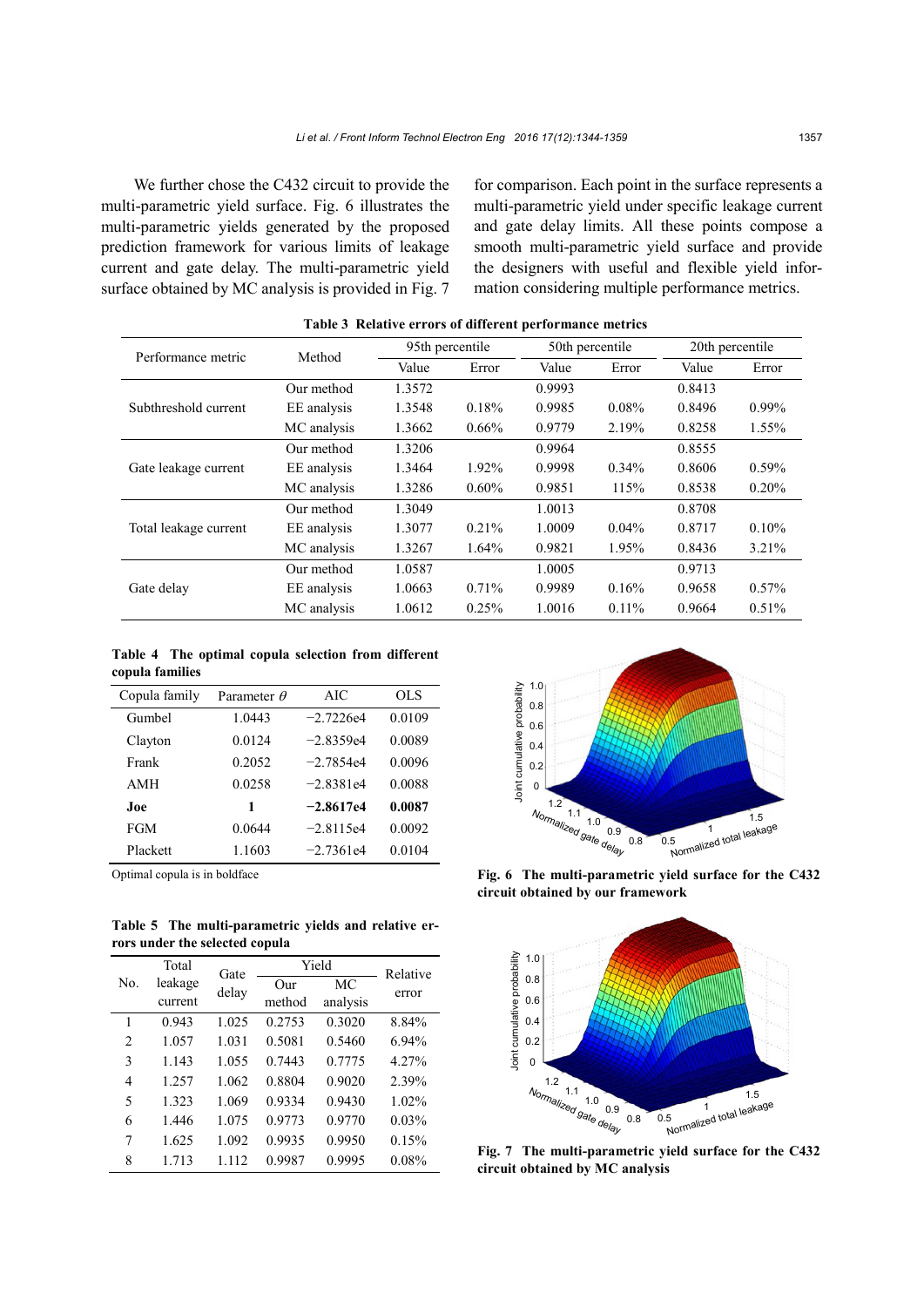|                   |            |                  |            |            | Example result 1<br>Evaluation |                   |           | Example result 2 |          |          |                    |
|-------------------|------------|------------------|------------|------------|--------------------------------|-------------------|-----------|------------------|----------|----------|--------------------|
| Circuit<br>Copula |            |                  |            | <b>AIC</b> |                                | Yield             |           | Yield            |          | Relative | Running<br>time(s) |
|                   | $\theta$   | $({\times}10^4)$ | <b>OLS</b> | Our        | MC                             | Relative<br>error | MC<br>Our |                  |          |          |                    |
|                   |            |                  |            |            | method                         | analysis          |           | method           | analysis | error    |                    |
| C <sub>4</sub> 32 | Joe        |                  | $-2.861$   | 0.0087     | 0.6026                         | 0.6435            | 6.36%     | 0.9802           | 0.9815   | 0.13%    | 13.44              |
| C <sub>499</sub>  | AMH        | 0.0248           | $-2.776$   | 0.0098     | 0.6173                         | 0.6565            | 6.35%     | 0.9843           | 0.9820   | 0.23%    | 29.01              |
| C880              | AMH        | 0.0260           | $-2.845$   | 0.0087     | 0.5911                         | 0.6545            | 9.68%     | 0.9737           | 0.9700   | 0.37%    | 29.22              |
| C <sub>1355</sub> | <b>FGM</b> | 0.0661           | $-2.751$   | 0.0102     | 0.6278                         | 0.6350            | 1.13%     | 0.9857           | 0.9835   | $0.22\%$ | 20.94              |
| C1980             | AMH        | 0.0247           | $-2.779$   | 0.0097     | 0.6200                         | 0.6585            | 5.84%     | 0.9845           | 0.9820   | 0.25%    | 28.52              |
| C <sub>2670</sub> | <b>FGM</b> | 0.0667           | $-2.901$   | 0.0079     | 0.6119                         | 0.6555            | 6.65%     | 0.9823           | 0.9805   | 0.18%    | 21.34              |
| C <sub>3540</sub> | Clayton    | 0.0129           | $-2.848$   | 0.0086     | 0.6164                         | 0.6550            | 5.89%     | 0.9812           | 0.9800   | 0.12%    | 14.31              |
| C5315             | <b>FGM</b> | 0.0686           | $-2.857$   | 0.0086     | 0.6083                         | 0.6545            | 7.05%     | 0.9809           | 0.9800   | $0.09\%$ | 20.95              |
| C7552             | <b>FGM</b> | 0.0683           | $-2.853$   | 0.0086     | 0.6083                         | 0.6541            | 7.00%     | 0.9811           | 0.9810   | 0.01%    | 20.75              |

**Table 6 A few multi-parametric yields obtained for various benchmark circuits**

At the last step, we perform the proposed multiparametric yield prediction framework on various benchmark circuits. The optimal copula for each circuit, the corresponding parameter estimation, and the values for AIC and OLS are listed in Table 6. A few example yields selected from the multiparametric yield surface randomly, and the corresponding yields obtained by MC analysis, are also listed. The example yields are described as  $Y_{multi}$ <sup>=</sup>  $Prob(I_{\text{Leak}}(\Delta p) \leq 1.12I_{\text{nom}}$ ,  $D_{\text{Delay}}(\Delta p) \leq 1.03D_{\text{nom}})$  and  $Y_{\text{multi},2}$ =Prob( $I_{\text{Leak}}(\Delta p)$ <1.45 $I_{\text{nom}}$ ,  $D_{\text{Delay}}(\Delta p)$ <1.08 $D_{\text{nom}}$ ). In addition, the relative errors between these two methods and the running time are calculated. According to the data in Table 6, different copulas will be selected for different benchmark circuits. However, our method can predict the multi-parametric yield effectively for all benchmark circuits. Moreover, the data in the table shows that the running time for our method does not increase with the increase of the scale of the benchmark circuits. It changes with the type of copula function, and the running times of the same copula function are close. Finally, it is worth emphasizing that the running time in Table 6 is the execution time of our prediction framework—it does not include the time for SPICE simulation. The time for SPICE simulation increases with the increase of the scale of the benchmark circuits.

## **6 Conclusions**

We have proposed an effective multi-parametric yield prediction framework that integrates the AEN method, multiplication theorem, MCMC method, and copula theory. Considering multiple performance metrics simultaneously, the proposed strategy can be used to predict the multi-parameter yield by estimating the joint CDF of the performance fluctuations propagated from parameter variations. The efficiency of this new method has been verified with various ISCAS benchmark circuits.

#### **References**

- Banerjee, A., Chatterjee, A., 2015. Signature driven hierarchical post-manufacture tuning of RF systems for performance and power. *IEEE Trans. VLSI Syst.*, **23**(2):342- 355. http://dx.doi.org/10.1109/TVLSI.2014.2309114
- Bayrakci, A.A., 2015. Stochastic logical effort as a variation aware delay model to estimate timing yield. *Integr. VLSI J.*, **48**(1):101-108.

http://dx.doi.org/10.1016/j.vlsi.2014.07.003

- Binois, M., Rullière, D., Roustant, O., 2015. On the estimation of Pareto fronts from the point of view of copula theory. *Inform. Sci.*, **324**:270-285. http://dx.doi.org/10.1016/j.ins.2015.06.037
- Haghdad, K., Anis, M., 2012. Timing yield analysis considering process-induced temperature and supply voltage variations. *Microelectron. J.*, **43**(12):956-961. http://dx.doi.org/10.1016/j.mejo.2012.07.014
- Houda, M., Lisser, A., 2015. Archimedean copulas in joint chance-constrained programming. *Commun. Comput. Inform. Sci.*, **509**:126-139.
- http://dx.doi.org/10.1007/978-3-319-17509-6\_9 Huang, B., Du, X., 2008. Probabilistic uncertainty analysis by
- mean-value first order Saddlepoint approximation. *Reliab. Eng. Syst. Safety*, **93**(2):325-336. http://dx.doi.org/10.1016/j. ress.2006.10.021
- Hwang, E.J., Kim, W., Kim, Y.H., 2013. Timing yield slack for timing yield-constrained optimization and its application to statistical leakage minimization. *IEEE Trans. VLSI Syst.*, **21**(10):1783-1796.

http://dx.doi.org/10.1109/TVLSI.2012.2220792

Jin, Y.J., 2013. Reliability-based sensitivity analysis for machining precision by saddle-point approximation. *Appl. Mech. Mater.*, **241-244**:280-283.